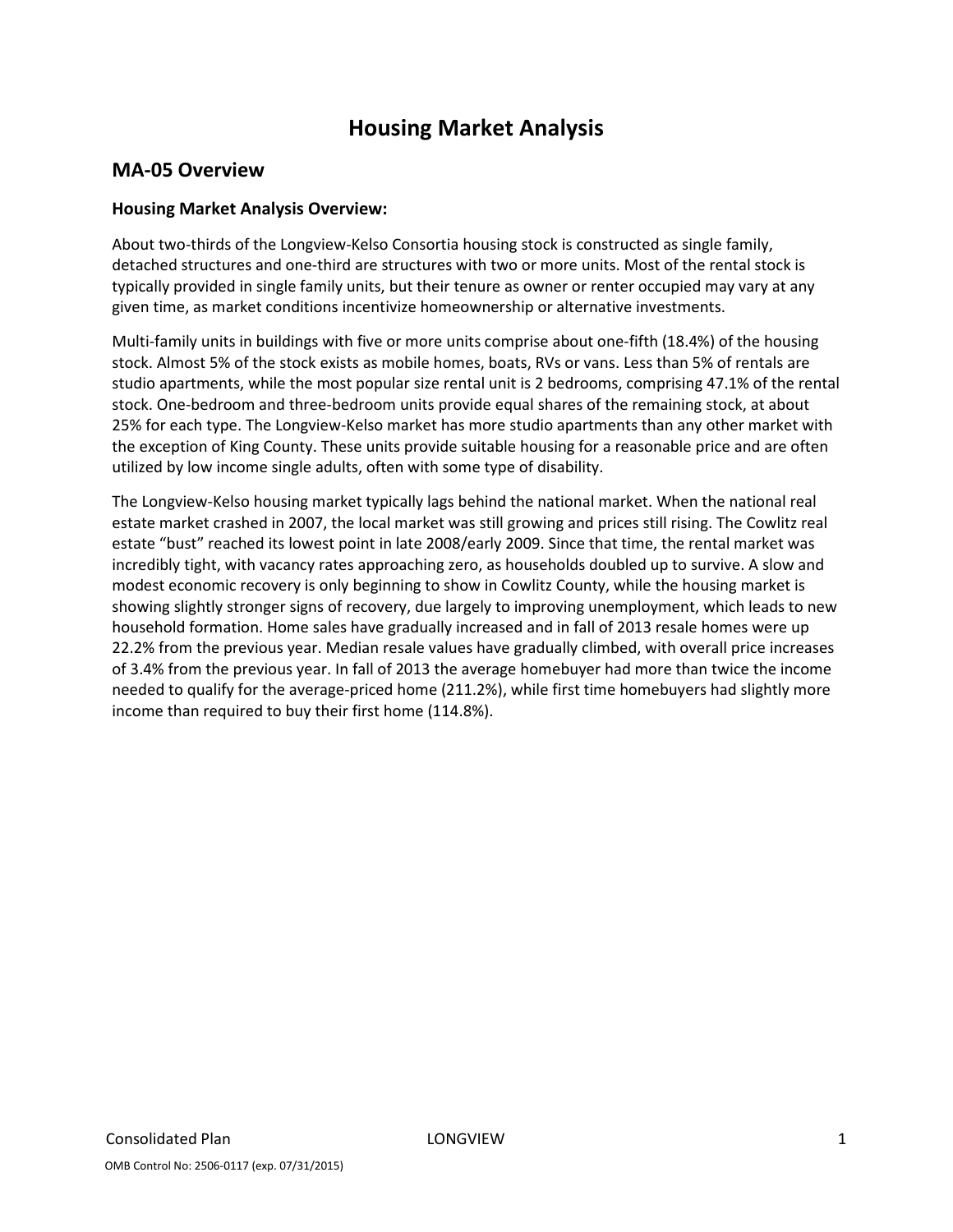# MA-10 Housing Market Analysis: Number of Housing Units - 91.410, 91.210(a)&(b)(2)

#### **Introduction**

#### All residential properties by number of units

| <b>Property Type</b>            | <b>Number</b> | %    |
|---------------------------------|---------------|------|
| 1-unit detached structure       | 14,115        | 64%  |
| 1-unit, attached structure      | 354           | 2%   |
| 2-4 units                       | 2,539         | 11%  |
| 5-19 units                      | 2,482         | 11%  |
| 20 or more units                | 1,585         | 7%   |
| Mobile Home, boat, RV, van, etc | 1,028         | 5%   |
| <b>Total</b>                    | 22,103        | 100% |

Table 1 – Residential Properties by Unit Number

Data Source: 2006-2010 ACS

#### Unit Size by Tenure

|                    | <b>Owners</b> |      | <b>Renters</b> |      |  |  |
|--------------------|---------------|------|----------------|------|--|--|
|                    | <b>Number</b> | %    | <b>Number</b>  | %    |  |  |
| No bedroom         | 6             | 0%   | 433            | 5%   |  |  |
| 1 bedroom          | 246           | 2%   | 2,310          | 25%  |  |  |
| 2 bedrooms         | 2,456         | 22%  | 4,355          | 47%  |  |  |
| 3 or more bedrooms | 8,613         | 76%  | 2,140          | 23%  |  |  |
| <b>Total</b>       | 11,321        | 100% | 9,238          | 100% |  |  |

Table 2 – Unit Size by Tenure

Data Source: 2006-2010 ACS

#### Longview-Kelso Rental Market Overview

According to the Washington Center for Real Estate Research at the University of Washington, there were 595 apartment units constructed in the Cowlitz market between 2000 and 2009, bringing the inventory of apartments in buildings with 5 or more units from 4,808 to 5,246. Between 2010 and 2012 there were four housing markets in the state where no growth in apartment rentals occurred. These included Cowlitz, Chelan/Douglas, Kittitas, and Skagit. Between 2012 and 2013 the Longview-Kelso market recorded a loss of 177 apartment rental units. Redevelopment has demolished almost 300 rentals since 2008, but most of these were single family detached units. Maple Terrace Apartments was demolished to make way for the construction of the Allied Health & Science building at Lower Columbia College, resulting in a loss of 62 affordable units.

Apartment markets across the U.S. experienced record vacancies ten years ago, in mid-2004. Those markets showed steady improvement for a couple of years but a wave of apartment construction led to a modest increase in rental vacancy rates. Following the crash of the real estate market in late-decade, rental vacancy rates have continued to fall, leading to a tight rental apartment market. The statewide vacancy rate was near historic lows in third quarter of 2013, at 3.9%. The improved market is due in part

#### Consolidated Plan LONGVIEW 2

OMB Control No: 2506-0117 (exp. 07/31/2015)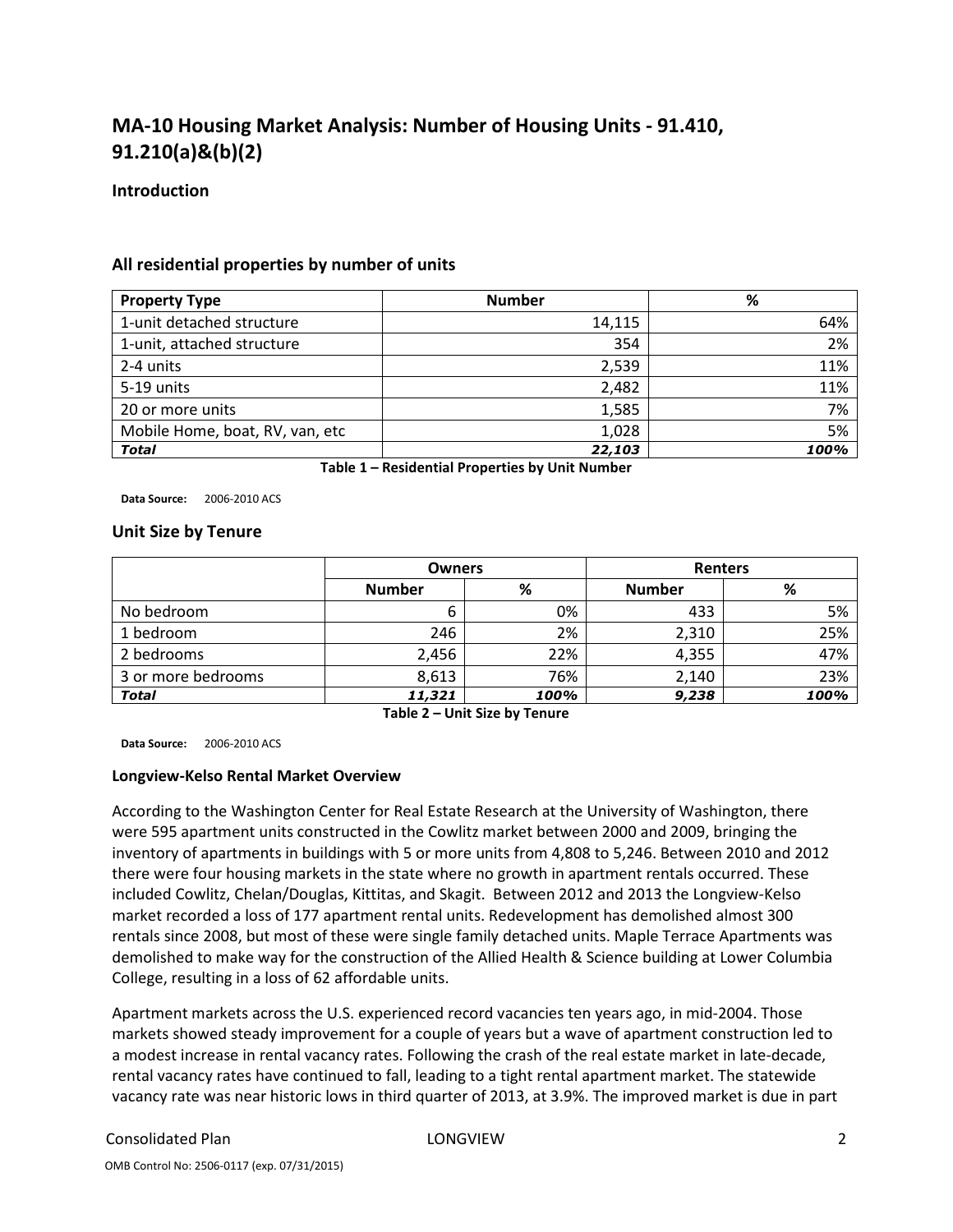to the slow economic recovery as jobs are added and people move from shared living situations to form their own households. Economic recovery in more urban parts of the state brings in-migration and more demand for rentals that result in a tighter apartment rental market.

A housing market with vacancy rates at about 5%-7% provides housing choice, while vacancies below 5% indicate a tight market that is often followed by rising rents as fewer units become available. The statewide average rent increased by 6.4% last year, showing an improved market for landlords and a more competitive market for tenants. The average apartment rent in Longview-Kelso in the fall of 2013 was \$652 for an average unit size of 788 square feet. Only the Walla Walla and Yakima markets showed a lower average rent, for similar sized units. The healthy 5.3% vacancy rate in Cowlitz was the second highest in the state, with the Kitsap market at 6.0%. It must be noted that these statistics apply to a sampling of the Cowlitz multi-family properties with at least five rental units per building in the Longview-Kelso area. Nevertheless, the rental market shows much improvement over the 2012 vacancy rate of 2.8%, when vacancy rates statewide ranged from 0.7% in Whitman to 8.1% in Kitsap.

| <b>Unit Size</b>                     | 2008 Average | 2008 Vacancy | 2013 Average | 2013 Vacancy |
|--------------------------------------|--------------|--------------|--------------|--------------|
|                                      | Rent         | Rate         | Rent         | Rate         |
| Average Unit: L-K                    | \$558        | 1.4%         | \$652        | 5.3%         |
| Average Unit: WA                     | \$936        | 4.7%         | \$1,052      | 3.9%         |
| 1 Bedroom: L-K                       | \$521        | $0.0\%$      | \$570        | 5.3%         |
| 1 Bedroom: WA                        | \$836        | 4.2%         | \$958        | 3.4%         |
| 2 Bedroom: L-K                       | \$581        | 1.6%         | \$669        | 5.4%         |
| 2 Bedroom: WA                        | \$850        | 4.5%         | \$957        | 4.0%         |
|                                      |              |              |              |              |
| Source: Washington Apartment Market, |              |              |              |              |
| WCRER, UW & WSU                      |              |              |              |              |

Table 3 - Longview-Kelso Apartment Market Comparison- Fall 2008 & Fall 2013

The chart above highlights the extremely tight apartment rental market for the Longview-Kelso area at the height of the real estate crash, which has since shown improvement in terms of unit availability, but an overall increase in rental rates of 9.4% for one bedroom units and 15.2% for two-bedroom units. Nevertheless, the Longview-Kelso market enjoys some of the lowest rents and healthiest vacancy rates in the state.

#### 2013 Rental Highlights - Longview MSA

| 39,793   | Number of households in Cowlitz County/Longview MSA                           |
|----------|-------------------------------------------------------------------------------|
| 13,011   | Number of renting households in Cowlitz County                                |
| 33%      | Percent of households who are renters                                         |
| \$13.60  | "Housing Wage" needed to afford a 2-bedroom apartment paying 30% of income    |
| \$10.60  | Median Renter Wage (Half of all renters in Cowlitz earn less; half earn more) |
| \$551    | Affordable rent for a household making Mean Renter Wage                       |
| 57       | Number of hours worked per week at Mean Renter Wage to earn Affordable Rent   |
| \$23,145 | Average household income of a Cowlitz County renter                           |
|          |                                                                               |

Consolidated Plan 3 and 2008 Consolidated Plan 3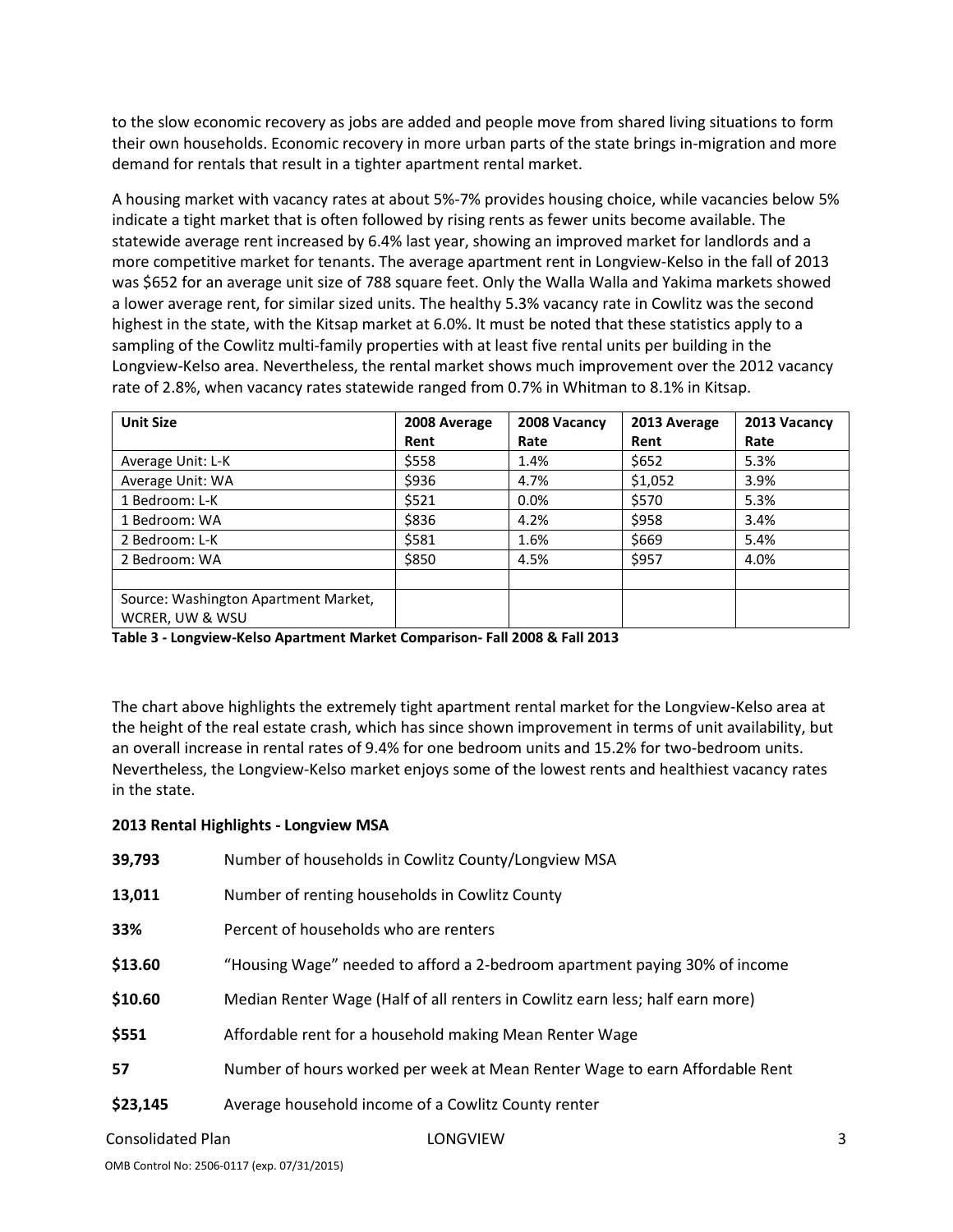| \$579 | Affordable rent for a household with Renter Median Income                                                         |
|-------|-------------------------------------------------------------------------------------------------------------------|
| 122%  | Percent of median renter income needed to afford a 2-bedroom rental                                               |
| 58%   | Percent of renters in Cowlitz County who can't afford a 2-bedroom without paying more<br>than 30% of their income |

Source: Out of Reach 2013, National Low Income Housing Coalition; http://nlihc.org/oor/2013

#### Federally Assisted Multifamily Mortgages

There has been a trend in recent years by owners of HUD-assisted multifamily developments to pre-pay mortgages near the end of term and conversion to market-based rentals. This results in displacement to households, many who resided in assisted housing for many years. A variety of funding streams originally financed construction of these developments, and there is an array of requirements associated with each. For many such developments, project-based assistance has also been available throughout the life of the facility, which has increased the affordability of these units. Conversion to market-rate rents would result in the loss of this on-going assistance.

Such a loss occurred in 1998 when Campus Towers (103 units) and Baltimore Apartments (48 units) opted out of the Section 8 program though Campus Towers does have HOME rents available. Projectbased assistance to the households in these units was absorbed by Longview Housing Authority and addressed with "portable" vouchers assigned to a particular household, rather than a fixed housing unit. A loss of 12 units on 20th Avenue in Longview and 9 units on Dorothy Street occurred in 2002 when these converted to market-rate housing, though the Longview Housing Authority secured affordable rents for 12 units on 20th by providing rental housing assistance through the Mod Rehab program. During the term of the 2004-2009 Consolidated Plan, two developments with 48 units originally financed through USDA Section 515 Program with expiring affordability requirements were purchased by Longview Housing Authority. Kelso Housing Authority was able to provide 24 tenant vouchers when Tartan House affordability expired, though these follow the tenant and do not stay with the unit. An inventory of HUD and USDA assisted multifamily mortgages is provided below.

| Property                            | Location    | # of Subsidized Units | <b>Type</b>      | <b>Funding</b> |
|-------------------------------------|-------------|-----------------------|------------------|----------------|
| <b>MORTGAGES EXPIRING BY 2014</b>   |             |                       |                  |                |
| Campus Towers*                      | Longview    | 103                   | Elderly          | HUD            |
| <b>Parkland Terrace</b>             | Longview    | 51                    | Elderly/Disabled | <b>HUD</b>     |
|                                     |             | 154                   |                  |                |
| <b>MORTGAGES EXPRING AFTER 2014</b> |             |                       |                  |                |
| <b>Crescent Terrace</b>             | Longview    | 15                    | Disabled         | HUD            |
| <b>Fremont Village</b>              | Longview    | 30                    | Elderly          | <b>HUD</b>     |
| <b>Westgate Terrace</b>             | Longview    | 100                   | Elderly/Disabled | <b>HUD</b>     |
|                                     |             | 299                   |                  |                |
| Longview Total                      |             |                       |                  |                |
| <b>Riverview Apartments</b>         | Castle Rock | 32                    | Elderly/Disabled | <b>USDA</b>    |
| Columbia River View                 | Kalama      | 16                    | Elderly/Disabled | <b>USDA</b>    |
| Hawthorne House                     | Woodland    | 59                    | Elderly/Disabled | <b>USDA</b>    |
| Tulip Valley Apts.                  | Woodland    | 38                    | All              | <b>USDA</b>    |
| Cowlitz Total                       |             | 145                   |                  |                |

Table 4 - Federally Assisted Mortgages

Consolidated Plan and American Consolidated Plan and American LONGVIEW 4 and 4 and 4 and 4 and 4 and 4 and 4 and 4 and 4 and 4 and 4 and 4 and 4 and 4 and 4 and 4 and 4 and 4 and 4 and 4 and 4 and 4 and 4 and 4 and 4 and 4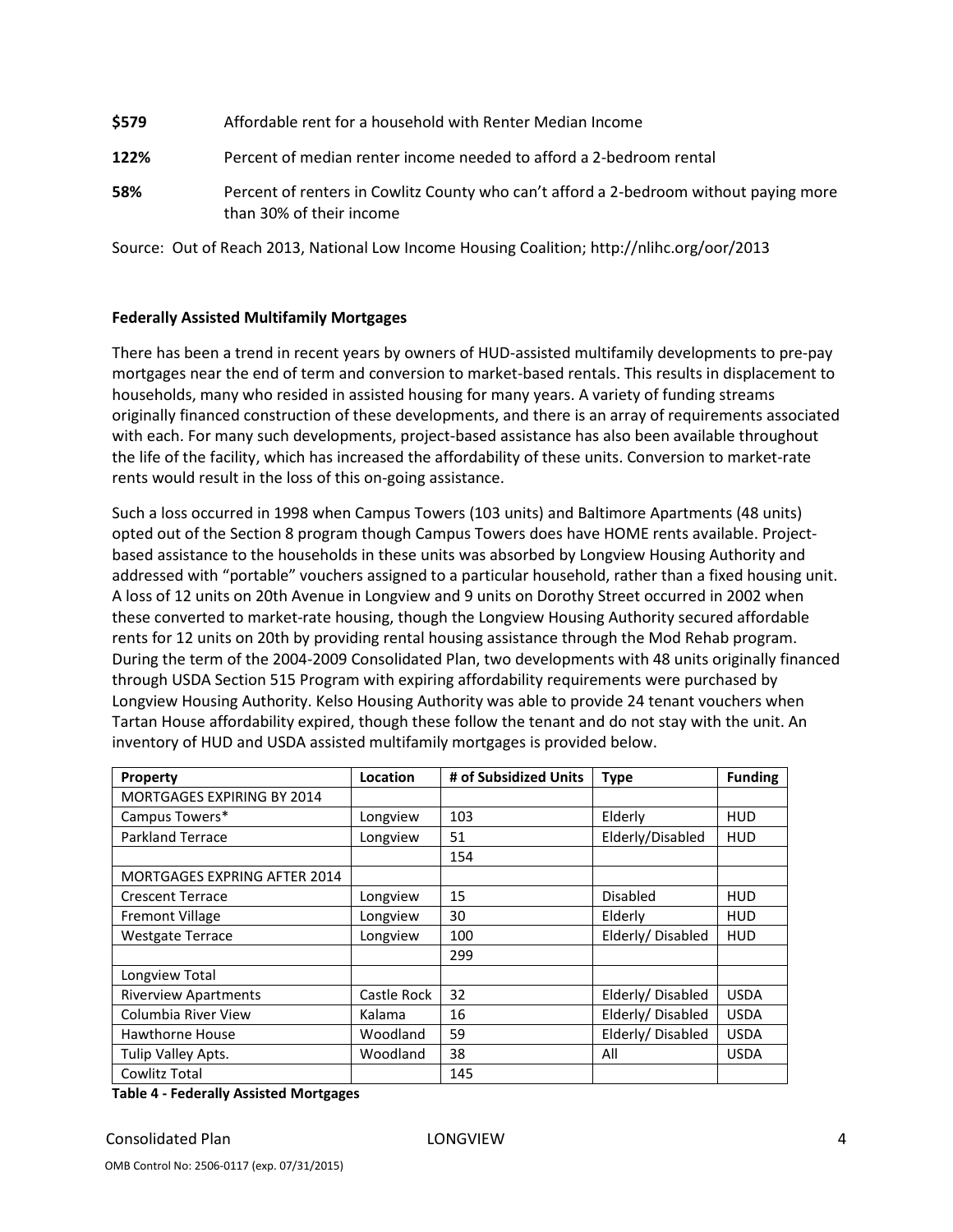#### Expiring Mortgages

Mortgages will expire on 154 units in 2014, but the situation is not as grim as it may first appear. Campus Towers, the largest development, has not participated in the Section 8 rental assistance program for several years. Longview Housing Authority issued Housing Choice Vouchers when the owner opted out of the original Section 8 program. Parkland Terrace is also financed through tax credits (see chart, next page), which extends the period of affordability until 2036.

An inventory of properties financed through the Washington State Housing Finance Commission (WSHFC) is listed below. Tax-exempt bonds and federal income tax credits extended to developers of low-income housing are issued through WSHFC on a competitive basis. Some properties may be assisted by more than one fund; older properties may be refinanced using a different funding stream to extend affordability. Since 1987, the WSHFC has financed 798 multifamily units in Cowlitz County through tax credits and/or tax-exempt bonds, with a total value of \$132 million.

The total number of expiring units in properties financed by LIHTC, bonds, USDA- and HUD-issued mortgages is estimated at 1,265 units, which will expire after 2014. At least 1,048 of these are currently reserved for low and moderate income households, and could potentially convert to market-rate housing.

| <b>Property Name</b>              | Type of      | Location       | Expiration | <b>Number</b> | Income            |
|-----------------------------------|--------------|----------------|------------|---------------|-------------------|
|                                   | Assistance   |                | Year       | of Units      | <b>Restricted</b> |
|                                   |              |                |            |               | <b>Units</b>      |
| Fire at 17th                      | B            | Longview       | unknown    | 44            | 9                 |
| <b>Monticello Park</b>            | <sub>B</sub> | Longview       | unknown    | 144           | 29                |
| <b>Meadowbrook Apartments</b>     | TC           | Longview       | 2021       | 100           | 98                |
| Cowlitz Terrace                   | TC           | Kelso          | 2021       | 19            | 15                |
| <b>New Westside Terrace</b>       | ТC           | Longview       | 2023       | 60            | 58                |
| <b>Hemlock Court</b>              | TC           | Longview       | 2023       | 47            | 46                |
| <b>Country Run Apartments</b>     | ТC           | Kelso          | unknown    | 100           | 48                |
| La Casa de San Juan Diego         | TC           | Woodland       | unknown    | 51            | 50                |
| <b>Woodland II Family Housing</b> | ТC           | Woodland       | unknown    | 26            | 25                |
| <b>Parkland Terrace</b>           | ТC           | Longview       | 2036       | 52            | 51                |
| <b>Westgate Terrace</b>           | <b>TC</b>    | Longview       | 2036       | 101           | 100               |
| <b>Woodland Meadows</b>           | ТC           | Woodland       | 2036       | 51            | 50                |
| Villa San Martin                  | ТC           | Kelso          | 2037       | 26            | 25                |
| TOTAL:                            |              |                |            | 821           | 604               |
|                                   |              |                |            |               |                   |
| Source: Washington State Housing  |              |                |            |               |                   |
| Finance Commission & HUD          |              |                |            |               |                   |
| website online query              |              |                |            |               |                   |
| KEY: Type of Assistance:          | B= Bond      | TC= Tax Credit |            |               |                   |
|                                   | Financing    | Financing      |            |               |                   |

Table 5 - Affordability Provisions for Tax Credit & Bond Properties in Cowlitz County

Home Buyer Market Overview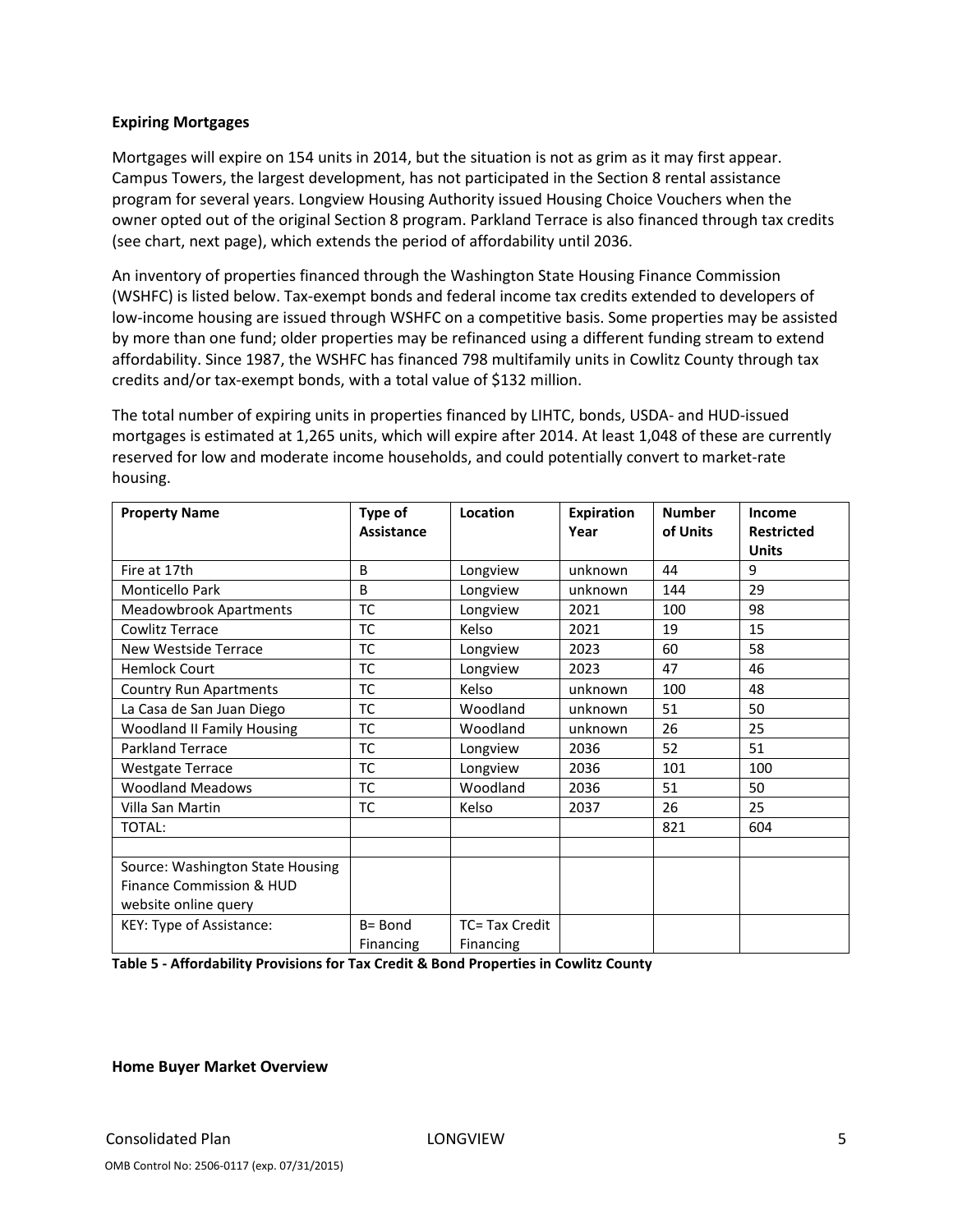Data from the Runstad Center for Real Estate Research at the University of Washington indicates a slow but steady housing market recovery is still underway since the real estate market collapse in 2008. Home re-sales are increasing in Cowlitz County, along with residential building permit activity. Median re-sale prices are still impacted from the number of foreclosures that have been in the market since 2008, but this does favorably impact housing affordability for new or move-up buyers. Lewis and Pacific counties have better first-time buyer indexes than Cowlitz, but these counties enjoy a higher affordability than most markets. Move-up buyers (HAI) find the current market especially favorable in Cowlitz, with buyers having more than twice what is needed to afford the home purchase. Only Skamania and Pacific counties enjoy higher affordability rates.

Real estate transactions have improved since the 2009 recession and as of October 2013 foreclosures have decreased 38% from the previous year. The median listing price in Cowlitz County was \$168,300 and median sales price was \$158,700. Home sales in third quarter were up 53% compared to the year prior. In Longview, home sales have increased 70% over the last year and have had a steady upward trend since recovery from the Great Recession got underway. Kelso's foreclosure rate dropped 32% from the previous year while Longview's foreclosure rate decreased 57% over the past year. Longview's median sale price for September 2013 was \$150,000, up 11.9% from September 2012 and Kelso median sales price was \$141,000--up 4.4% from 2012. (Realtytrac.com)

Regionally, Cowlitz County home values are quite high in comparison to our regional neighbors. The Runstad Center for Real Estate Studies at the University of Washington provides a quarterly snapshot of the housing market, including the Housing Affordability Index (HAI) and the First-Time Home Buyers HAI. The table below provides a comparison of the snapshot data. While the full housing market study from 4th quarter of 2013 is not available, the "snapshot" of the homebuyers market is provided below.

| County                                                         | Home<br><b>Resales</b><br>(Seasonally<br>Adjusted<br>Annual<br>Rates) | Home<br><b>Resales</b><br>(%<br>Change<br>over Yr.) | <b>Building</b><br><b>Permits</b><br>(Numbers) | <b>Building</b><br><b>Permits</b><br>(%<br>Chance<br>over Yr.) | <b>Median</b><br>Resale<br>Price (Q4) | <b>Median</b><br>Resale<br>Price (%<br>Chance<br>over Yr.) | <b>HAI</b> | <b>First</b><br><b>Time</b><br><b>HAI</b> |
|----------------------------------------------------------------|-----------------------------------------------------------------------|-----------------------------------------------------|------------------------------------------------|----------------------------------------------------------------|---------------------------------------|------------------------------------------------------------|------------|-------------------------------------------|
| Cowlitz                                                        | 1,210                                                                 | 22.2%                                               | 25                                             | 25%                                                            | \$147,000                             | 3.4%                                                       | 211.2      | 114.8                                     |
| Clark                                                          | 6,480                                                                 | 8.7%                                                | 428                                            | $-1.6%$                                                        | \$227,700                             | 8.0%                                                       | 168.4      | 94.7                                      |
| Lewis                                                          | 800                                                                   | 15.9%                                               | 17                                             | $-58.5%$                                                       | \$128,500                             | $-16.6%$                                                   | 230.7      | 131.4                                     |
| Mason                                                          | 890                                                                   | 12.7%                                               | 28                                             | $-3.4%$                                                        | \$153,600                             | $-2.7%$                                                    | 205.8      | 98.2                                      |
| Pacific                                                        | 380                                                                   | 26.7%                                               | 28                                             | $-3.4%$                                                        | \$153,600                             | $-2.7%$                                                    | 205.8      | 98.2                                      |
| Skagit                                                         | 2,060                                                                 | 30.4%                                               | 60                                             | 9.1%                                                           | \$234,800                             | 7.4%                                                       | 147.4      | 76.8                                      |
| <b>Skamania</b>                                                | 280                                                                   | 86.7%                                               | 4                                              | -50%                                                           | \$180,000                             | $-10.0%$                                                   | 213.0      | 106.0                                     |
| Wahkiakum                                                      | 110                                                                   | $-31.1%$                                            | $-$                                            | $\overline{\phantom{m}}$                                       | \$155,000                             | 19.2%                                                      | 188.6      | 89.1                                      |
| Washington                                                     | 91,340                                                                | 9.2%                                                | 6,956                                          | 16.8%                                                          | \$256,300                             | 6.0%                                                       | 149.4      | 83.5                                      |
| Source:<br>Runstad<br>Center for<br>real Estate<br>Studies, UW |                                                                       |                                                     |                                                |                                                                |                                       |                                                            |            |                                           |

#### Table 6 - Housing Market Snapshot Fourth Quarter 2013

#### Notes:

• Home Resale are Runstad Center estimates based on MLS reports or deed recording.

## Consolidated Plan 6 and 2008 Consolidated Plan 6 and 2008 Consolidated Plan 6 and 2008 Consolidated Plan 6 and 2008 Consolidated Plan 6 and 2008 Consolidated Plan 6 and 2008 Consolidated Plan 6 and 2008 Consolidated Plan 6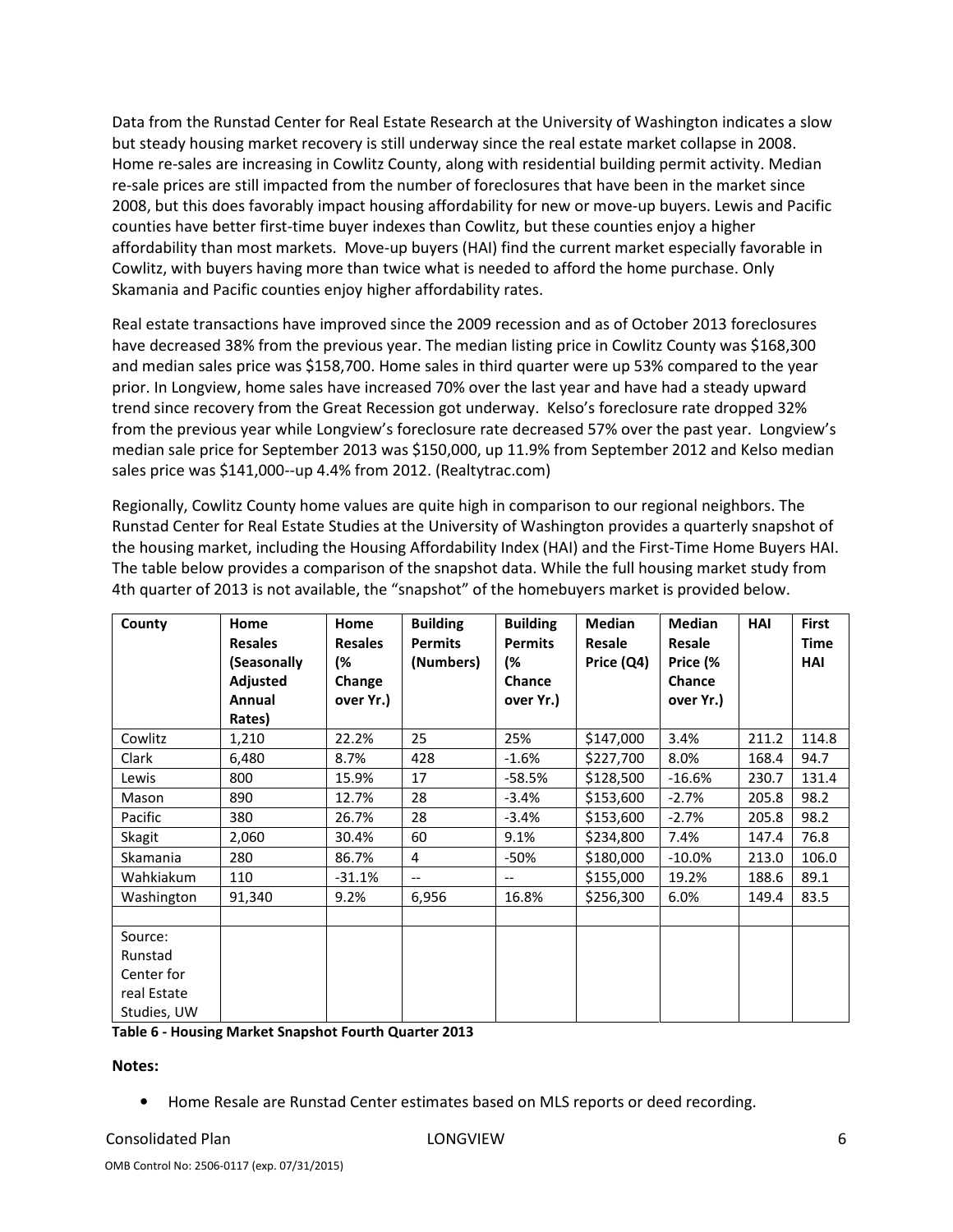- Building permits (total) are from U. Department of Commerce, Bureau of the Census.
- Median prices are Runstad Center estimates. Half the homes sold at higher prices, half lower.
- Affordability index measures the ability of a typical family to make payments on median price resale home. It assumes 20% down payment and 30-year amortizing mortgage. First-time buyer affordability index assumes a less expensive home, lower down payment and lower income.

A comparison of the homebuyer market for each year since the Great Recession is provided in the table below. It appears that 3rd quarter of 2012 may have been the bottom of the housing bust in Cowlitz County. Median resale price will continue to increase as more foreclosures are purchased and work their way out of the market.

| County         | 2008 Q3   | 2009 Q3   | 2010 Q3   | 2011 Q3   | 2012 Q3   | 2013 Q3   | % Change, |
|----------------|-----------|-----------|-----------|-----------|-----------|-----------|-----------|
|                |           |           |           |           |           |           | 2008-2013 |
| Cowlitz        | \$194,200 | \$164,900 | \$158,500 | \$145,000 | \$140,800 | \$161,400 | $-16.9%$  |
| Clark          | \$243,300 | \$219,000 | \$213,200 | \$189,800 | \$203,000 | \$238,600 | $-1.9%$   |
| Lewis          | \$175,000 | \$163,300 | \$164,900 | \$141,100 | \$142,900 | \$146,800 | $-16.1%$  |
| Mason          | \$190,000 | \$175,000 | \$185,500 | \$142,000 | \$167,700 | \$168,100 | $-11.5%$  |
| Washington     | \$281,500 | \$260,000 | \$248,900 | \$225,300 | \$243,100 | \$263,400 | $-6.4%$   |
|                |           |           |           |           |           |           |           |
| Source: WCRER, |           |           |           |           |           |           |           |
| WSU, UW        |           |           |           |           |           |           |           |

Table 7 - Longview-Kelso MSA Housing Market Median Resale Home Price

|                      | <b>HAI 2008</b> | <b>HAI 2009</b> | <b>HAI 2010</b> | <b>HAI 2011</b> | <b>HAI 2012</b> | <b>HAI 2013</b> |
|----------------------|-----------------|-----------------|-----------------|-----------------|-----------------|-----------------|
|                      | Q3              | Q3              | Q3              | Q3              | Q3              | Q3              |
| Cowlitz              | 115.5           | 154.1           | 182.1           | 203.4           | 236.1           | 191.0           |
| Clark                | 114.0           | 146.6           | 165.4           | 191.5           | 202.3           | 159.6           |
| Lewis                | 122.4           | 149.9           | 160.9           | 198.0           | 222.5           | 200.6           |
| Mason                | 122.5           | 154.7           | 155.7           | 210.8           | 201.9           | 186.8           |
| Washington           | 96.9            | 122.8           | 140.2           | 160.7           | 168.7           | 144.4           |
|                      |                 |                 |                 |                 |                 |                 |
| Source: WCRER, WSU & |                 |                 |                 |                 |                 |                 |
| <b>UW</b>            |                 |                 |                 |                 |                 |                 |

Table 8 - Longview-Kelso MSA Housing Market- Move Up Buyer- Housing Affordability Index

|                     | <b>HAI 2008</b> | <b>HAI 2009</b> | <b>HAI 2010</b> | <b>HAI 2011</b> | <b>HAI 2012</b> | <b>HAI 2013</b> |
|---------------------|-----------------|-----------------|-----------------|-----------------|-----------------|-----------------|
|                     | Q3              | Q3              | Q3              | Q3              | Q3              | Q3              |
| Cowlitz             | 69.2            | 92.2            | 102.7           | 114.5           | 120.6           | 191.0           |
| Clark               | 69.3            | 89.0            | 92.0            | 104.3           | 109.8           | 89.4            |
| Lewis               | 73.5            | 90.0            | 90.9            | 108.5           | 115.4           | 200.6           |
| Mason               | 75.5            | 95.3            | 86.6            | 114.9           | 120.6           | 91.3            |
| Washington          | 56.9            | 72.0            | 79.1            | 87.4            | 96.6            | 80.6            |
|                     |                 |                 |                 |                 |                 |                 |
| Source: WCRER, WSU, |                 |                 |                 |                 |                 |                 |
| <b>UW</b>           |                 |                 |                 |                 |                 |                 |

Table 9 - Longview- Kelso MSA Housing Market First-Time Buyer- Housing Affordability Index

#### Housing Affordability Index

Consolidated Plan **Consolidated Plan Consolidated Plan Consolidated Plan Consolidated Plan Consolidated Plan Consolidated Plan Consolidated Plan Consolidated Plan Consolidated Plan Consolidated Plan Consolidated Plan Conso**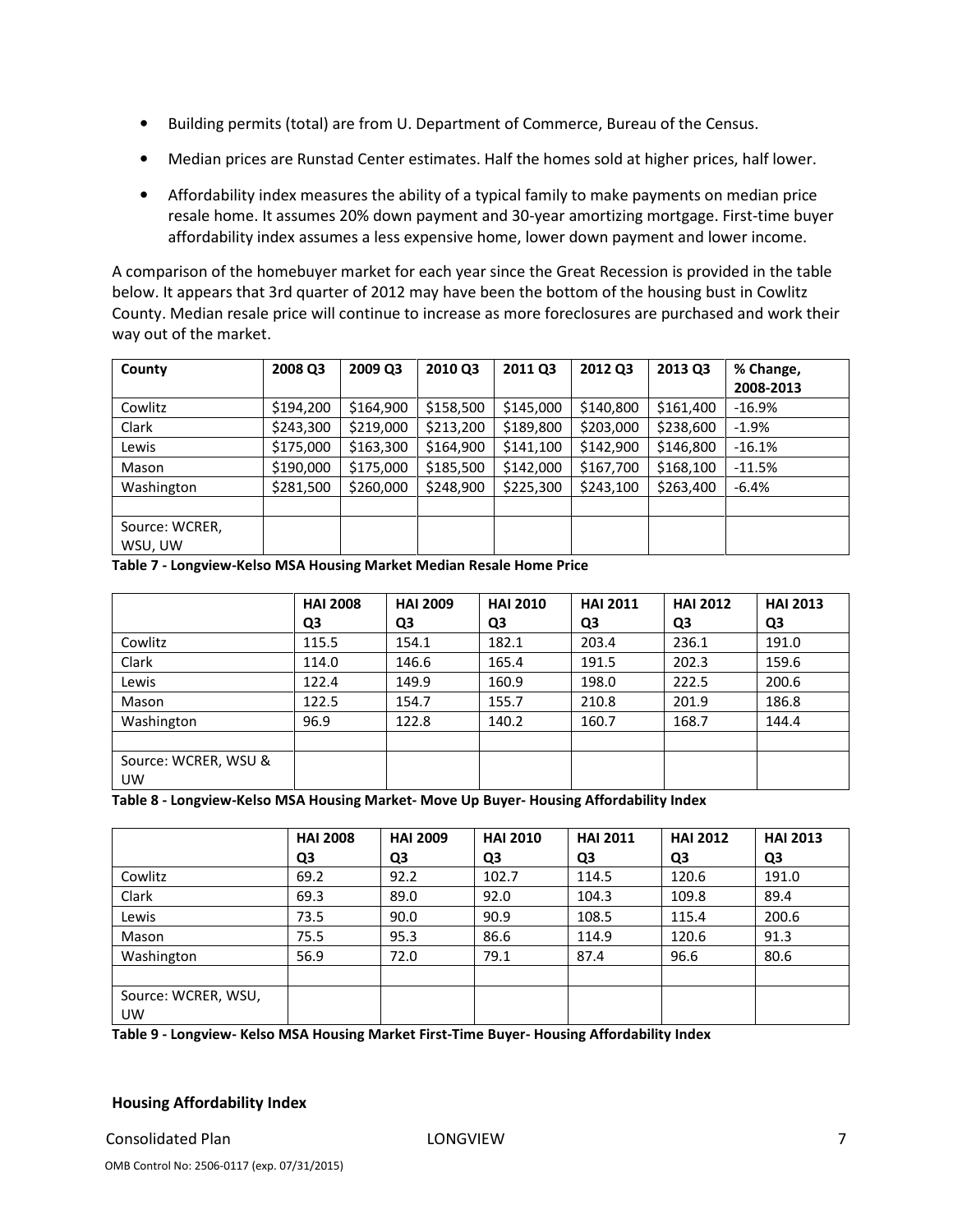Affordability Index measures the ability of a typical family to make payments on median price resale home; assumes a 20% down payment and a 30-year amortizing mortgage. First-time buyer affordability index assumes a less expensive home, lower down payment and lower income.

Another area of interest is the share of affordable homes for sale on the market. It is clear from the table below that there is a healthy supply of homes under \$250,000 available for purchase in Cowlitz County, though the inventory is more backlogged in neighboring Lewis and Skamania counties. Other more urban counties, such as Thurston or Clark, have a very short supply of lower-cost housing for sale.

## Describe the number and targeting (income level/type of family served) of units assisted with federal, state, and local programs.

The vast majority of assisted housing units are federal housing vouchers as described in the Needs Analysis Section 35- Public Housing. At least 75% of these resources identified in NA-35 Table 18 Public Housing by Program Type, are targeted to people earning 30% or less of the Household Area Median Family Income. Slightly less than half (49.1%) of vouchers and units are targeted to non-elderly persons with a disability. There are 100 public housing units equally targeted to families with children and elderly/disabled households.

Federally guaranteed or subsidized mortgages for multifamily properties are typically targeted to elderly or disabled persons. There is a set-aside or reservation for low and moderate income households for a specified percentage of the units financed. These units currently house 1,048 low and moderate income households, which could convert to market-rate rents following expiration of financing obligations. One property (The Stratford) was renovated with state housing trust funds for 21 units housing formerly homeless veterans. The Phoenix House offers 20 units for parents recovering from addiction, and utilized a combination of federal and state housing dollars when completed in 2009.

## Provide an assessment of units expected to be lost from the affordable housing inventory for any reason, such as expiration of Section 8 contracts.

Mortgages will expire on 154 units in 2014, but the situation is not as grim as it may first appear. Campus Towers, the largest development, has not participated in the Section 8 rental assistance program for several years. Longview Housing Authority issued Housing Choice Vouchers when the owner opted out of the original Section 8 program. Parkland Terrace is also financed through tax credits (see chart, next page), which extends the period of affordability until 2036. Other properties are not expected to expire during the term of this Consolidated Plan.

Additional units may be lost through redevelopment. Between 2008 and 2011, Longview-Kelso lost 266 housing units due to redevelopment. This trend may continue as recovery from the Great Recession progresses. Mobile home parks on arterials throughout Longview and Kelso are at particular risk of conversion to other uses.

## Does the availability of housing units meet the needs of the population?

There is a shortage of available housing units affordable to households at the 0-30% HAMFI income bracket. The number of renter households in the 0-30% bracket in the Longview-Kelso Consortium is 2,415, while the available number of units priced in this range is only 515, indicating a shortage of 1,900. Some of these households afford their rent through the Section 8 Housing Choice Vouchers and other public housing resources aimed at those in this lowest income bracket. There are 1,815 renting households in the next highest bracket (30-50% HAMFI) and 2,320 units available at an affordable rent.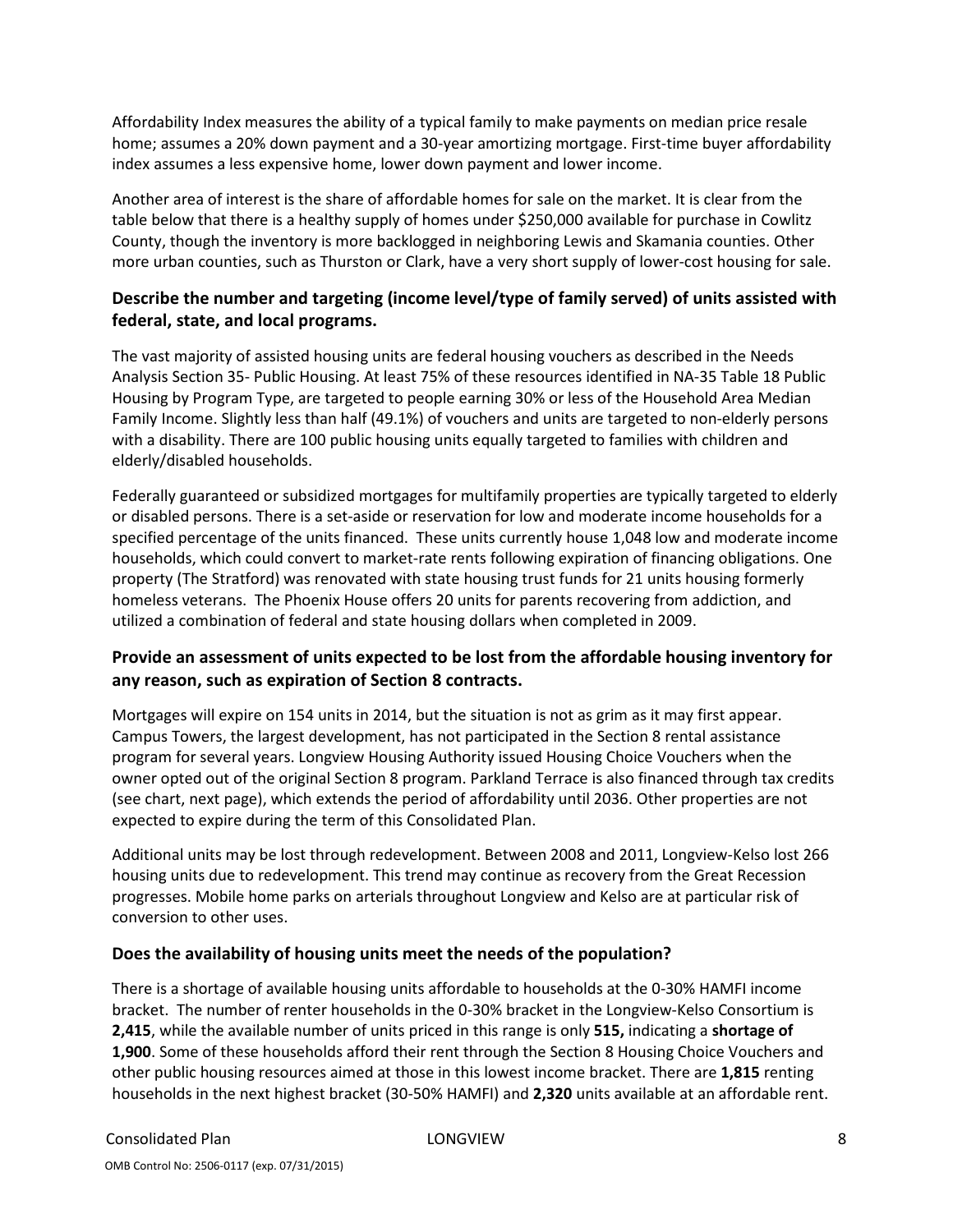This represents a surplus of 505 units. The market begins to breathe even easier once the 50-80% AMI income bracket is reached. There are 2,075 renter households within this income category across the Longview-Kelso Consortium, with 6,705 units affordable to that income bracket, indicating a surplus of 4,630 units. When combined with the shortages of the lowest income bracket, there is a net "surplus" of 3,235 units. Because households typically attempt to maximize their housing dollars and look for rentals in a lower price range than what may be established as "affordable," those at the lower end of the income spectrum are displaced from these units by the demand, which forces them to pay a higher proportion of income for housing expenses, even though these are modestly priced units affordable to households in the 50-80% income bracket. This cost difference is what housing vouchers are intended to assist with and why 75% of housing choice vouchers are required by HUD to be targeted to those in the 0-30% HAMFI income bracket. Even if these subsidies were perfectly matched with the 1900 extremely low income households who experience a shortage of affordable units, there would remain at least 791 households who are paying more than a third of their income on housing, without any type of subsidy.

We can tell from CHAS data that there are approximately 490 very low income (0-50% AMI) renters in Kelso and 1,760 very low income renters (0-50% AMI) in Longview with a severe cost burden, for a total of 2,250 households. If these vouchers were assigned to that group of households—who are paying more than half their income for housing—there would remain a gap of 1,141 households. Overpaying for housing is a risk factor for homelessness.

There is also a need for housing that suits demographic changes. Cowlitz is very much a "graying" county. Housing for seniors, disabled, and innovative approaches such as cottage housing have been suggested at recent community meetings in the Highlands and South Kelso neighborhoods.

## Describe the need for specific types of housing:

A series of three community input meetings held in February 2014 identified several housing needs that are recurring themes across neighborhoods. These include:

- Emergency shelter & transitional housing for homeless persons
- Affordable rental housing
- Housing for people with disabilities
- Senior Housing
- Cottage housing for appropriate groups, e.g. seniors, special needs populations, housing to meet ethnic preferences, or for use as work/live units
- Homeowner programs that assist with purchase, maintenance and weatherization

By far the overwhelming message from community meetings was that affordable rentals are difficult to find, creating hardship on these very low income families. Affordable housing for low income seniors and those with disabilities was also a high priority. Programs to assist low income homeowners with maintaining structural soundness and reasonable energy costs have been identified as a priority.

The CHAS data shows that, across the Longview-Kelso Consortium, substandard housing impacts renters at the "middle" bands of low income (30-80% AMI), which are the households with the greatest share of young children as well as elderly members. This is also where severe overcrowding predominates.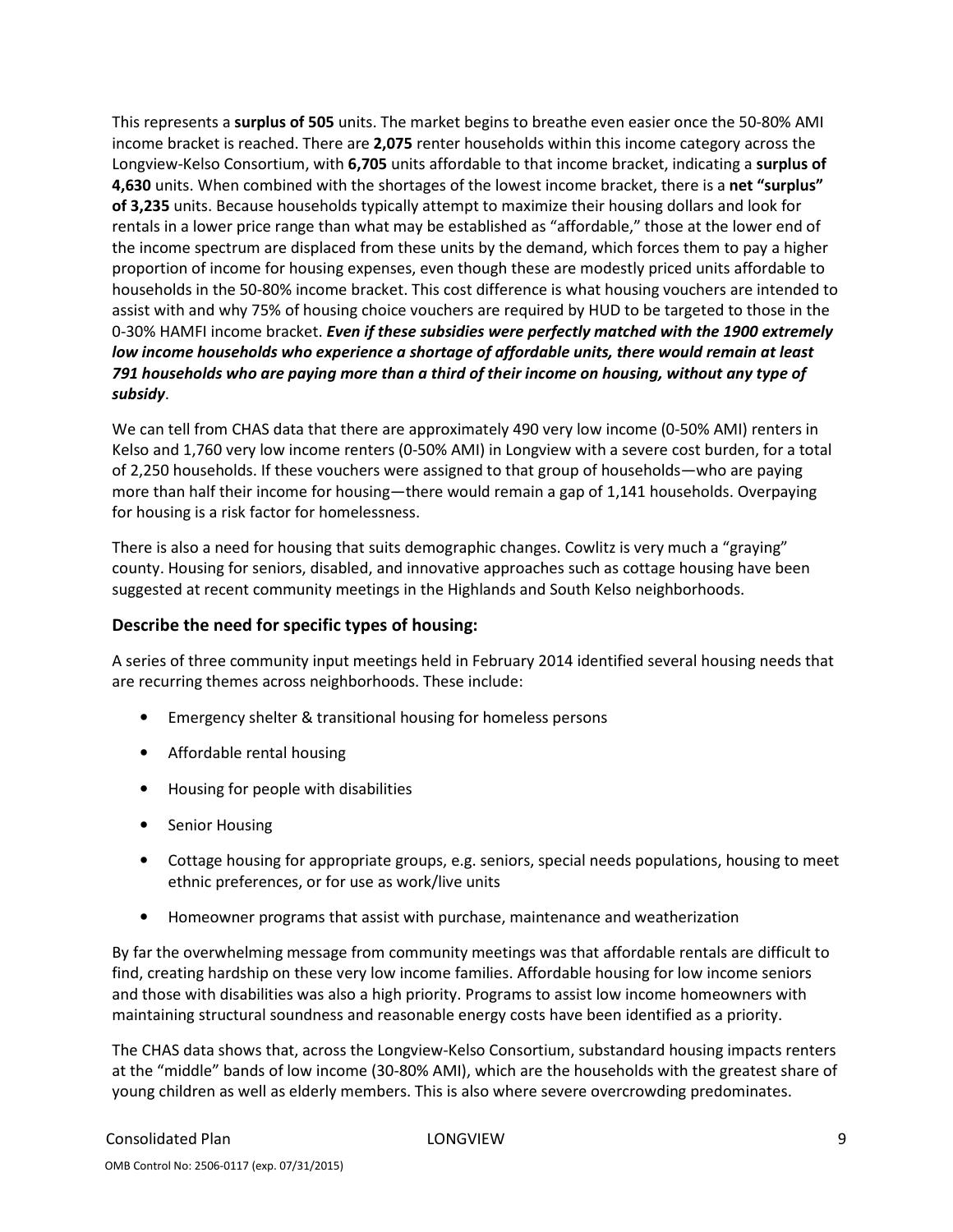Substandard housing also disproportionately impacts the lowest income bracket for homeowners (0- 30% AMI). Severe overcrowding is worst among renters in the 50-80% AMI bracket. Affordability is the hardest challenge for renters and owners in the lowest income bracket (0-30% AMI). These were also the only groups showing zero or negative income. The most severe affordability challenges affect elderly homeowners and "small related" and "other" (unrelated) renter households within the lowest income bracket (0-30%).

In Longview, the most severe cost burden among homeowners is found in the two lowest brackets, at 0- 50% AMI, while for renters, the greatest burden falls more narrowly on those at the bottom, in the 0- 30% AMI bracket. In Kelso, the most severe cost burdens fall on both owners and renters at the 0-30% income brackets. Kelso has a higher proportion of struggling low income homeowners (one-third of all homeowners), while Longview's share is 25%. Longview has a greater share of struggling renters (58% of all renters), while Kelso's share is 40%, substantially lower.

## **Discussion**

The housing market is in a constant state of flux. This "snapshot" analysis indicates that there are sufficient numbers of modestly priced housing units, but a dearth of units available to those at the lowest income levels, and a "mismatch" of affordable units with the households who need them most. Rents in Kelso during the year 2000 averaged \$507 and increased to \$688 by 2010, representing a 73.7% increase over the last decade. Rents in Longview have also increased dramatically over the last decade from \$511 in 2000 to \$665 in 2010, a 77% increase. Simply offering an increased number of vouchers in a tight housing market can have the negative effect of pushing up demand which pushes rents even higher for those without the subsidy. Given the relative mobility within the current rental market in Longview-Kelso, a combined approach of increasing the number of subsidized units and increasing the number of households with subsidy would help renters who are severely cost-burdened. Over the long term, purchase of existing properties and restricting at least a percentage of units to households at the lowest income bracket would have a beneficial impact on housing costs without increasing pressure on rents, and would be more cost effective over the long run, than renewing subsidies for households each year. For instance, a housing subsidy of \$6,000 per household per year looks attractive compared to \$60,000 per unit to purchase and restrict an affordable unit, but in 10 years that unit is paid for and remains in the housing stock. There are many apartment complexes currently on the market beginning at about \$45,000 per unit.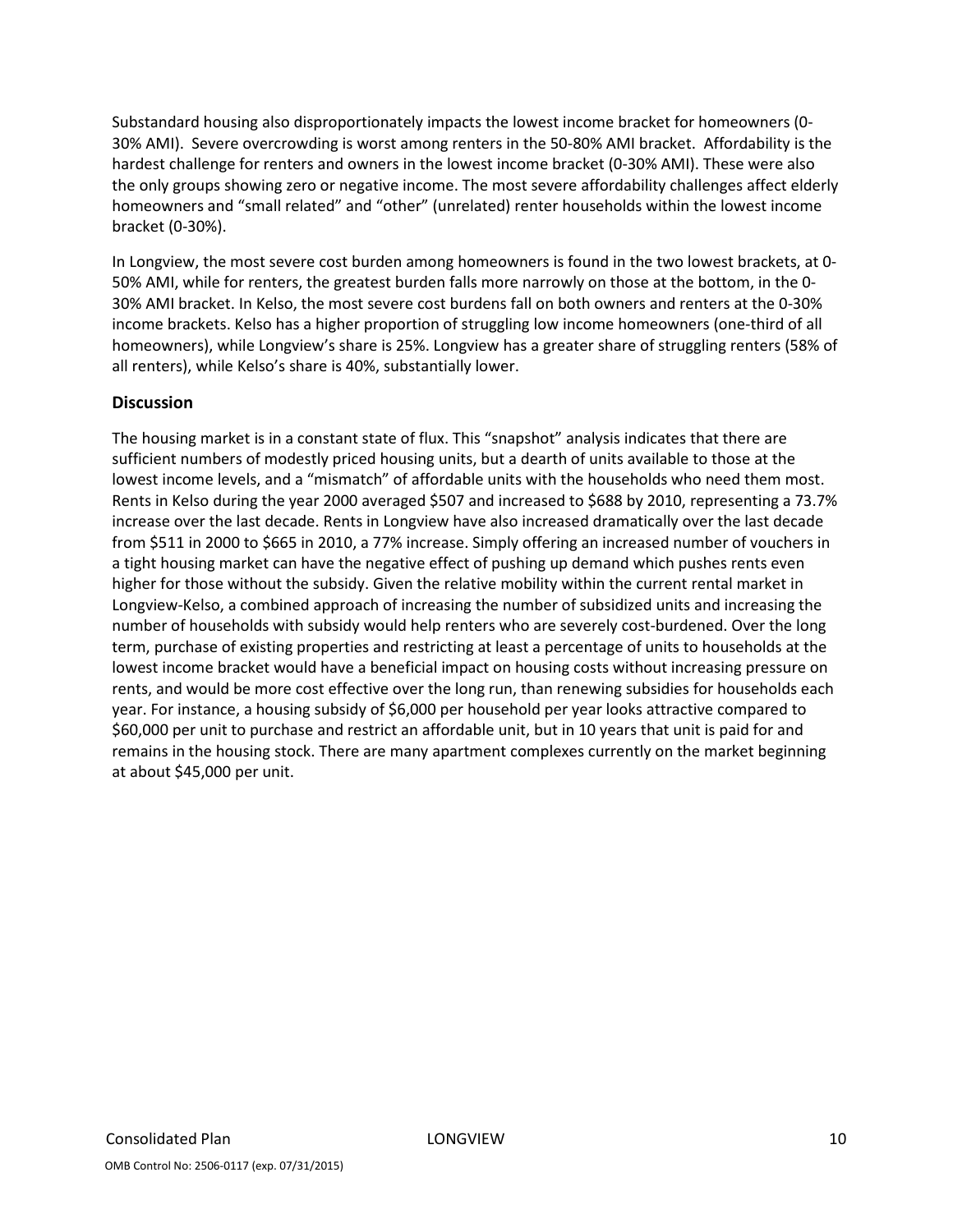# MA-15 Housing Market Analysis: Cost of Housing - 91.410, 91.210(a)

#### Introduction:

#### Cost of Housing

|                             | Base Year: 2000 | <b>Most Recent Year: 2010</b> | % Change |
|-----------------------------|-----------------|-------------------------------|----------|
| Median Home Value           |                 |                               | 0%       |
| <b>Median Contract Rent</b> |                 |                               | 0%       |

Table 10 – Cost of Housing

#### Data Source: 2000 Census (Base Year), 2006-2010 ACS (Most Recent Year)

| <b>Rent Paid</b> | <b>Number</b> | %      |
|------------------|---------------|--------|
| Less than \$500  | 3,485         | 37.7%  |
| \$500-999        | 5,172         | 56.0%  |
| \$1,000-1,499    | 277           | 3.0%   |
| \$1,500-1,999    | 118           | 1.3%   |
| \$2,000 or more  | 186           | 2.0%   |
| <b>Total</b>     | 9,238         | 100.0% |

Table 11 - Rent Paid

Data Source: 2006-2010 ACS

#### Housing Affordability

| % Units affordable to Households | Renter  | Owner   |
|----------------------------------|---------|---------|
| earning                          |         |         |
| 30% HAMFI                        | 515     | No Data |
| 50% HAMFI                        | 2,320   | 465     |
| 80% HAMFI                        | 6,075   | 1,679   |
| <b>100% HAMFI</b>                | No Data | 2,947   |
| <b>Total</b>                     | 8,910   | 5,091   |

#### Table 12 – Housing Affordability

Data Source: 2006-2010 CHAS

|                                       | Owner | Renter | Total  |
|---------------------------------------|-------|--------|--------|
| Household Income < 30% HAMFI          | 360   | 1,790  | 2,150  |
| Household Income > 30% to < 50% HAMFI | 530   | 1,445  | 1,975  |
| Household Income >50% to <80% HAMFI   | 1,105 | 1,605  | 2,710  |
| Household Income >80% to <100% HAMFI  | 850   | 600    | 1,450  |
| Household Income >100% HAMFI          | 5,870 | 1,330  | 7,200  |
| Total                                 | 8,715 | 6,775  | 15,485 |

#### Table 13 - Income Distribution Overview- Longview; Source: 2006-2010 CHAS Data

|                                     | Owner | Renter | Total |
|-------------------------------------|-------|--------|-------|
| Household Income <30% HAMFI         | 205   | 625    | 830   |
| Household Income >30% to <50% HAMFI | 360   | 370    | 730   |
| Household Income >50% to <80% HAMFI | 445   | 470    | 915   |

#### Consolidated Plan 11 and 2008 LONGVIEW 11 and 2008 LONGVIEW 11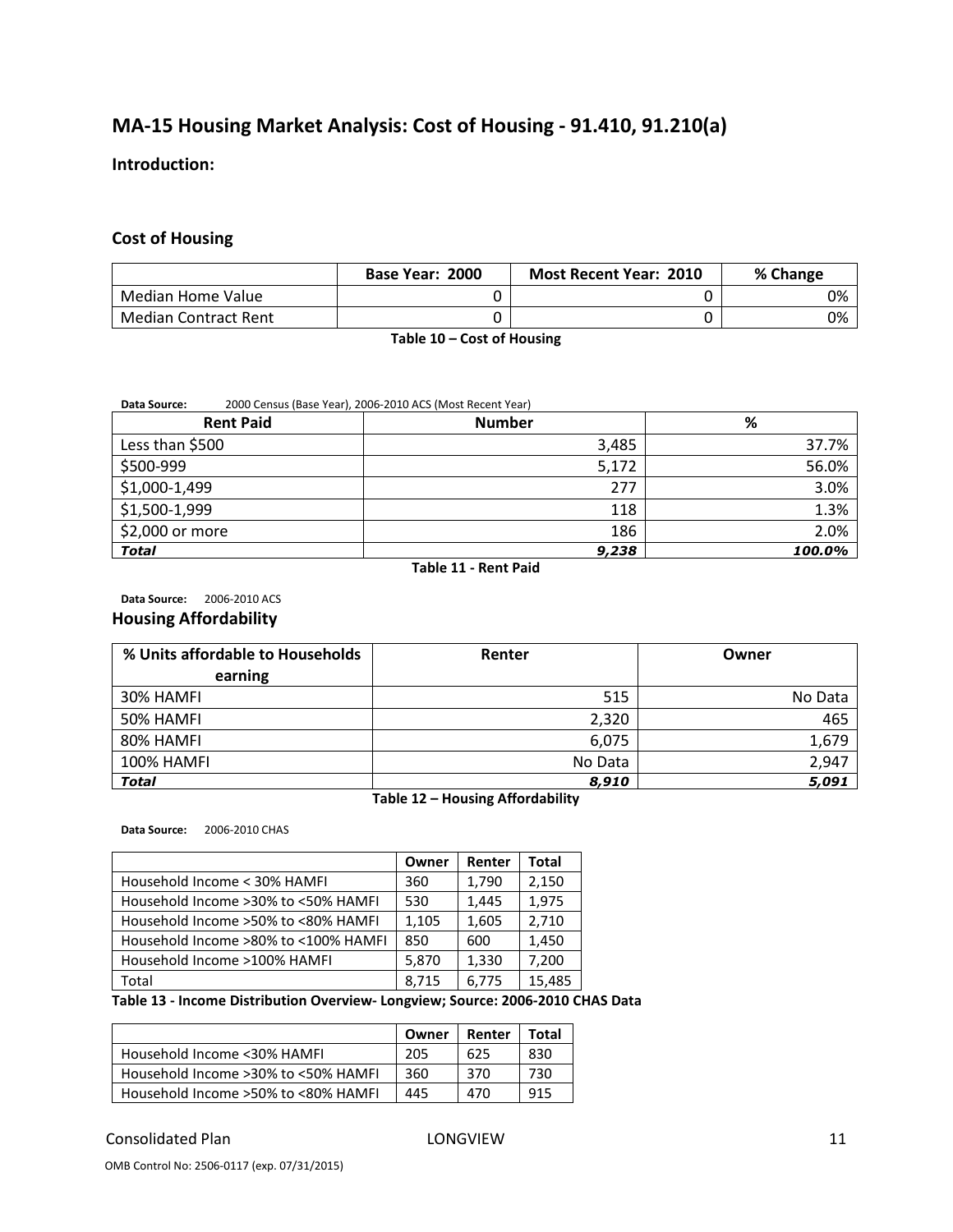| Household Income >80% to <100% HAMFI | 310   | 260   | 570   |
|--------------------------------------|-------|-------|-------|
| Household Income >100% HAMFI         | 1.285 | 735   | 2.020 |
| Total                                | 2.610 | 2.465 | 5.075 |

Table 14 - Income Distribution Overview- Kelso; Source: 2006-2010 CHAS Data

#### Monthly Rent

| Monthly Rent (\$) | <b>Efficiency (no</b><br>bedroom) | 1 Bedroom | 2 Bedroom | 3 Bedroom | 4 Bedroom |
|-------------------|-----------------------------------|-----------|-----------|-----------|-----------|
| Fair Market Rent  | 441                               | 575       | 707       | 1.042     | 1.252     |
| High HOME Rent    | 467                               | 593       | 707       | 965       | 1,056     |
| Low HOME Rent     | 467                               | 554       | 665       | 768       | 857       |

Table 15 – Monthly Rent

Data Source: HUD FMR and HOME Rents

#### Is there sufficient housing for households at all income levels?

There is sufficient housing for households at all income levels, but there is not a sufficient number of units that are affordable to people who are at 0-30% HAMFI. Given the availability of units it would seem that increasing the number of household subsidies or increasing the number of properties with some units restricted to very low income households would be avenues worth consideration. Over the long run, increasing the supply of income-restricted households may be a more cost-effective approach.

## How is affordability of housing likely to change considering changes to home values and/or rents?

Home prices are predicted to continue their slow rise for some time, but it is likely they will not reach their peak prior to the Great Recession and real estate market meltdown. The recovery of the homeowner market and the affordability of home purchases in Cowlitz County should take some pressure off of the rental market, with households returning to homeowners or first-time homebuyers coming into the market. This development will likely translate into weaker rental markets, and lowered rents may follow. Despite these developments, it is likely that a significant number of households in the 0-30% HAMFI will continue to struggle with housing costs and will continue to have unmet needs. While some proportion of these households may have upward mobility over time, many do not, due to age or disability. The need to address this income group will continue to exist.

## How do HOME rents / Fair Market Rent compare to Area Median Rent? How might this impact your strategy to produce or preserve affordable housing?

HOME/Fair Market Rent schedules are higher than actual area median rents, with the exception of efficiency apartments. Higher rents may make it attractive for property owners to participate in a rental rehabilitation program with the expectation that rents may increase following the renovation. This will also have the effect of helping to preserve existing housing stock rather than investing in new housing within a soft market, in "greenfields" (an area not previously developed that is located on the outskirts of town creating more urban sprawl). This supports redevelopment efforts as well, offering higher returns to support the investment. These conclusions relate to the apartment market for rental housing, not the entire rental housing market in the Longview-Kelso MSA. The majority of the rental housing stock in our community is in the form of detached single family homes, which rent for substantially more

OMB Control No: 2506-0117 (exp. 07/31/2015)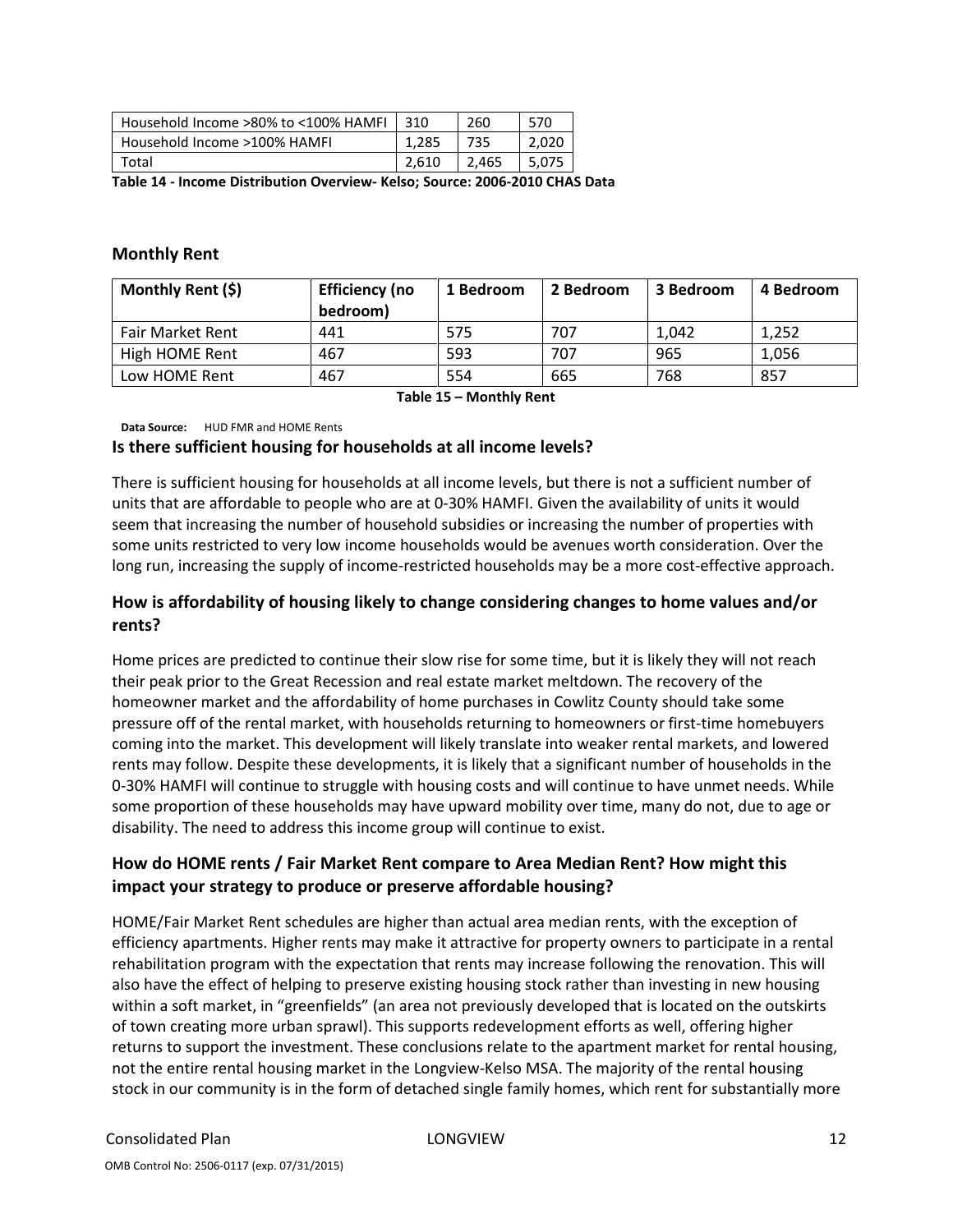than the typical apartment unit. HOME/Fair Market Rents do not reflect this market reality, and may damper the incentive for renovation of the housing stock for this segment of the rental market.

Discussion: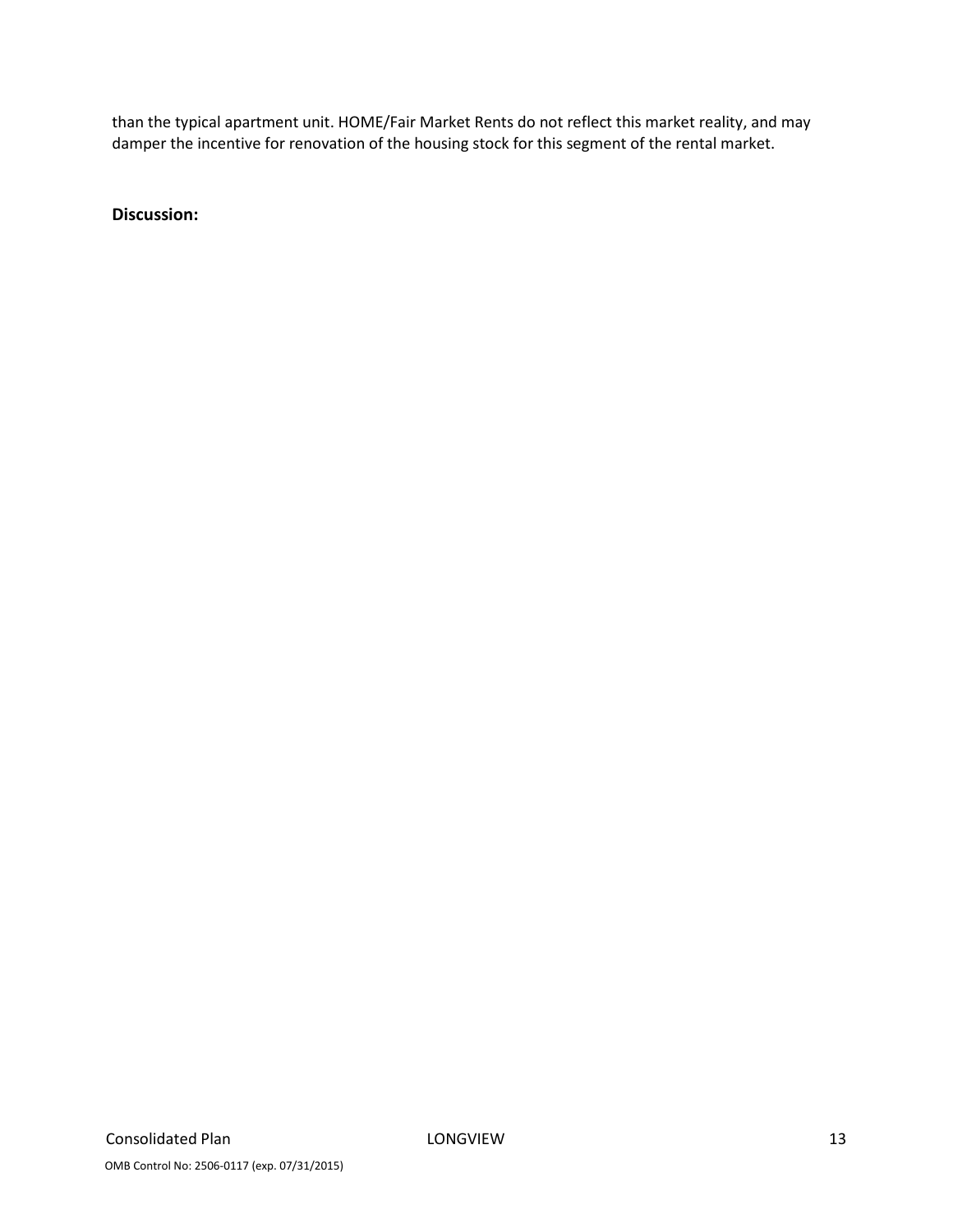# MA-20 Housing Market Analysis: Condition of Housing - 91.410, 91.210(a)

#### Introduction

## Describe the jurisdiction's definition for "substandard condition" and "substandard condition but suitable for rehabilitation:

#### Condition of Units

| <b>Condition of Units</b>      |               | <b>Owner-Occupied</b> |               | <b>Renter-Occupied</b> |
|--------------------------------|---------------|-----------------------|---------------|------------------------|
|                                | <b>Number</b> | %                     | <b>Number</b> | %                      |
| With one selected Condition    | 3,064         | 27%                   | 4,886         | 53%                    |
| With two selected Conditions   | 58            | 1%                    | 278           | 3%                     |
| With three selected Conditions |               | 0%                    |               | 0%                     |
| With four selected Conditions  |               | 0%                    | 25            | 0%                     |
| No selected Conditions         | 8.199         | 72%                   | 4.049         | 44%                    |
| <b>Total</b>                   | 11,321        | 100%                  | 9,238         | 100%                   |

Table 16 - Condition of Units

Data Source: 2006-2010 ACS

| Owner | Renter | <b>Total</b> |
|-------|--------|--------------|
| 880   | 1.075  | 1,955        |
| 1.730 | 1.325  | 3,055        |
| 0     | 65     | 65           |
| 2.610 | 2.465  | 5,075        |
|       |        |              |

Table 17 - Housing Problems Overview- Kelso; Source 2006-2010 CHAS Data

|                                           | Owner | Renter | Total  |
|-------------------------------------------|-------|--------|--------|
| Households has 1 of 4 Housing Problems    | 2,240 | 4,115  | 6,355  |
| Households has none of 4 Housing Problems | 6,385 | 2,600  | 8,985  |
| Cost Burden no available                  | 85    | 60     | 145    |
| Total                                     | 8,715 | 6,775  | 15,485 |

Table 18 - Housing Problems Overview- Longview; Source: 2006-2010 CHAS Data

## Year Unit Built

| <b>Year Unit Built</b> | <b>Owner-Occupied</b> |      |               | <b>Renter-Occupied</b> |
|------------------------|-----------------------|------|---------------|------------------------|
|                        | <b>Number</b>         | %    | <b>Number</b> | ℅                      |
| 2000 or later          | 629                   | 6%   | 514           | 6%                     |
| 1980-1999              | 1,941                 | 17%  | 1,169         | 13%                    |
| 1950-1979              | 5,176                 | 46%  | 4,830         | 52%                    |
| Before 1950            | 3,575                 | 32%  | 2,725         | 30%                    |
| <b>Total</b>           | 11,321                | 101% | 9,238         | 101%                   |

Table 19 – Year Unit Built

Data Source: 2006-2010 CHAS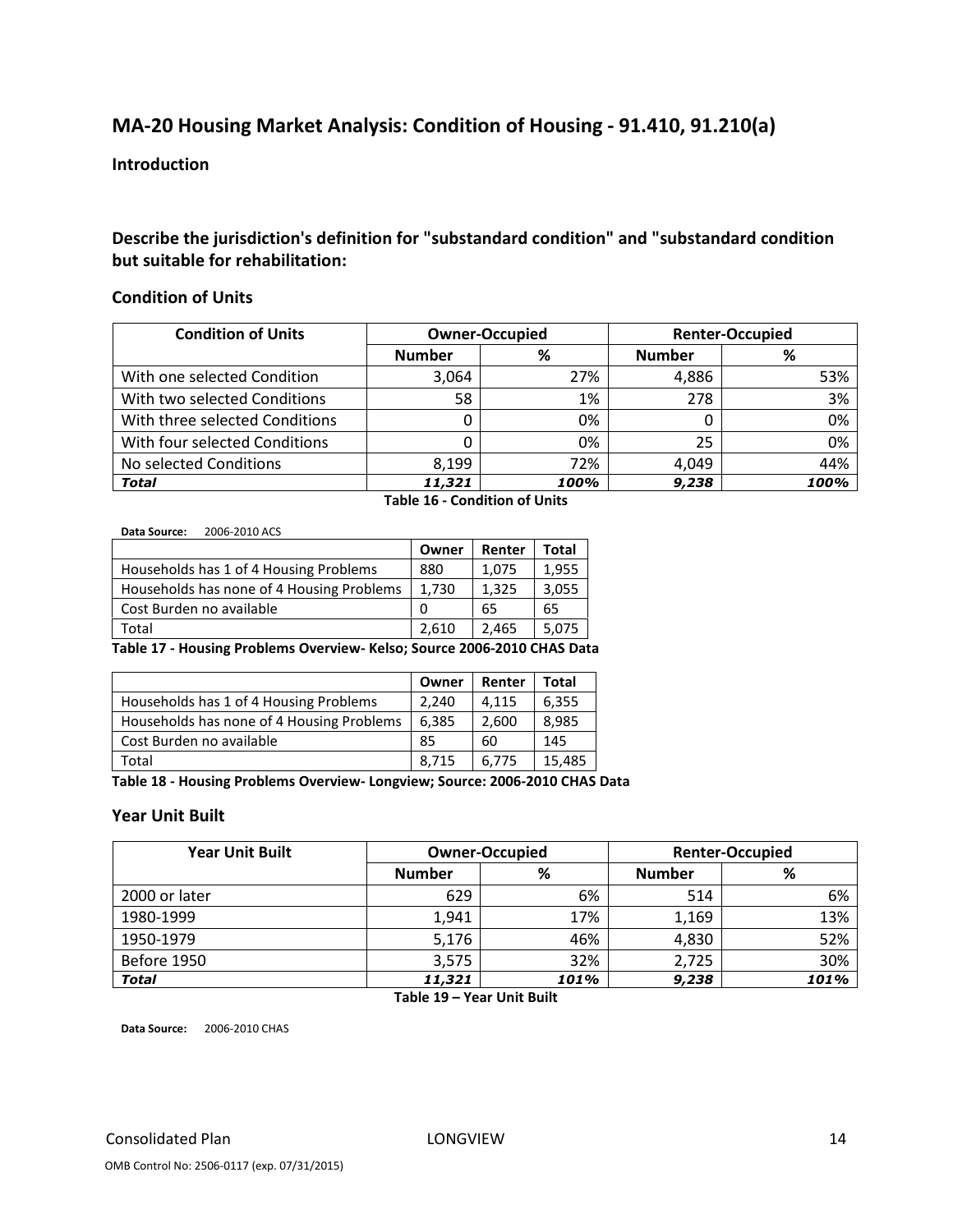#### Risk of Lead-Based Paint Hazard

| <b>Risk of Lead-Based Paint Hazard</b>                | <b>Owner-Occupied</b> |     |               |     | <b>Renter-Occupied</b> |  |
|-------------------------------------------------------|-----------------------|-----|---------------|-----|------------------------|--|
|                                                       | <b>Number</b>         | %   | <b>Number</b> | %   |                        |  |
| Total Number of Units Built Before 1980               | 8.751                 | 77% | 7.555         | 82% |                        |  |
| Housing Units build before 1980 with children present | 370                   | 3%  | 5.915         | 64% |                        |  |

Table 20 – Risk of Lead-Based Paint

Data Source: 2006-2010 ACS (Total Units) 2006-2010 CHAS (Units with Children present) Vacant Units

|                                 | Suitable for   | <b>Not Suitable for</b> | Total |
|---------------------------------|----------------|-------------------------|-------|
|                                 | Rehabilitation | Rehabilitation          |       |
| Vacant Units                    |                |                         |       |
| <b>Abandoned Vacant Units</b>   |                |                         |       |
| <b>REO Properties</b>           |                |                         |       |
| <b>Abandoned REO Properties</b> |                |                         |       |

Table 21 - Vacant Units

Data Source: 2005-2009 CHAS Note:

Data not available for Longview-Kelso Consortia Region

## Describe the need for owner and rental rehabilitation based on the condition of the jurisdiction's housing.

There are extensive needs for housing rehabilitation for both owner-occupied and rental units. Almost 80% of the housing stock in the Longview-Kelso area was built before 1980. Almost one-third of the stock was constructed before 1950. Lead-based paint risks are more pronounced in downtown Longview, the central core of Longview and Kelso where homes are oldest. Downtown Longview and the Highlands are the highest risk areas for Longview, while West Main and North/South Kelso are likely to present lead-based paint abatement needs during housing renovations.

Neighborhood input repeatedly emphasized the need for housing repairs, especially for low income homeowners who have deferred maintenance and need weatherization help to hold down energy costs.

## Estimate the number of housing units within the jurisdiction that are occupied by low or moderate income families that contain lead-based paint hazards. 91.205(e), 91.405

Lead-based paint hazards are more predominant in Longview within Census Tracts 1.00 (Downtown), 3.00 (Tennant Way), 5.02 (Highlands) and 6.01 (Olympic). There are approximately 2,650 housing units within these tracts, with an estimated population of 9,862 persons. Kelso has higher lead-based paint risk in census tracts 10.00 (West Main) and 11.00 (North & South Kelso), with a combined unit count of 2,519 and an estimated population of 6,737 persons. These estimates are based solely on age of housing units rather than any empirical testing.

## **Discussion**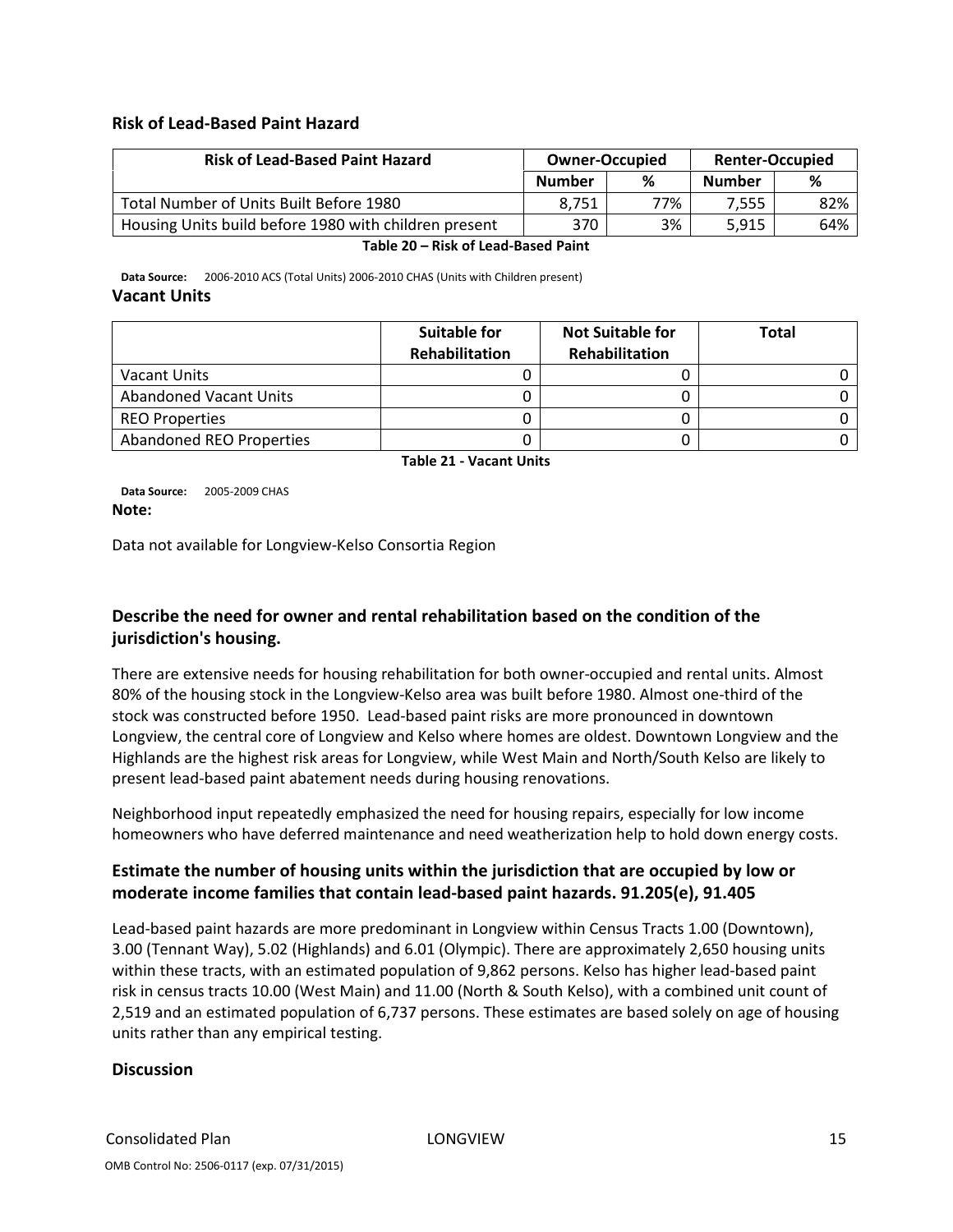The CHAS data reveals that there are at least 303 rental housing units in the Longview-Kelso consortium with multiple housing problems. This means that, exclusive of cost burden, there are over 300 housing units that are overcrowded or substandard being used for rental units. The CHAS data also identified 58 owner-occupied units that are similarly impacted by either overcrowding or substandard conditions. The CHAS data also highlights the presence of 170 renter households (2.4%) with an income at or below 80% of Area Median Income (AMI) that lack complete plumbing or kitchen facilities and another 235 households (3.3%) with overcrowded units, with a concentration of overcrowding found within the 30- 50% HAMFI income bracket. Most of the overcrowded households are single family households. Severe overcrowding is only identified for 40 renting households in the 50-80% income bracket.

Only 1.0% of homeowners have substandard units (40 households) and less than one percent (30 owner households) are overcrowded, with all of these occurring within the 50-80% income band. Neighborhood input has emphasized the need for homeowner rehabilitation assistance and general upkeep of neighborhood housing.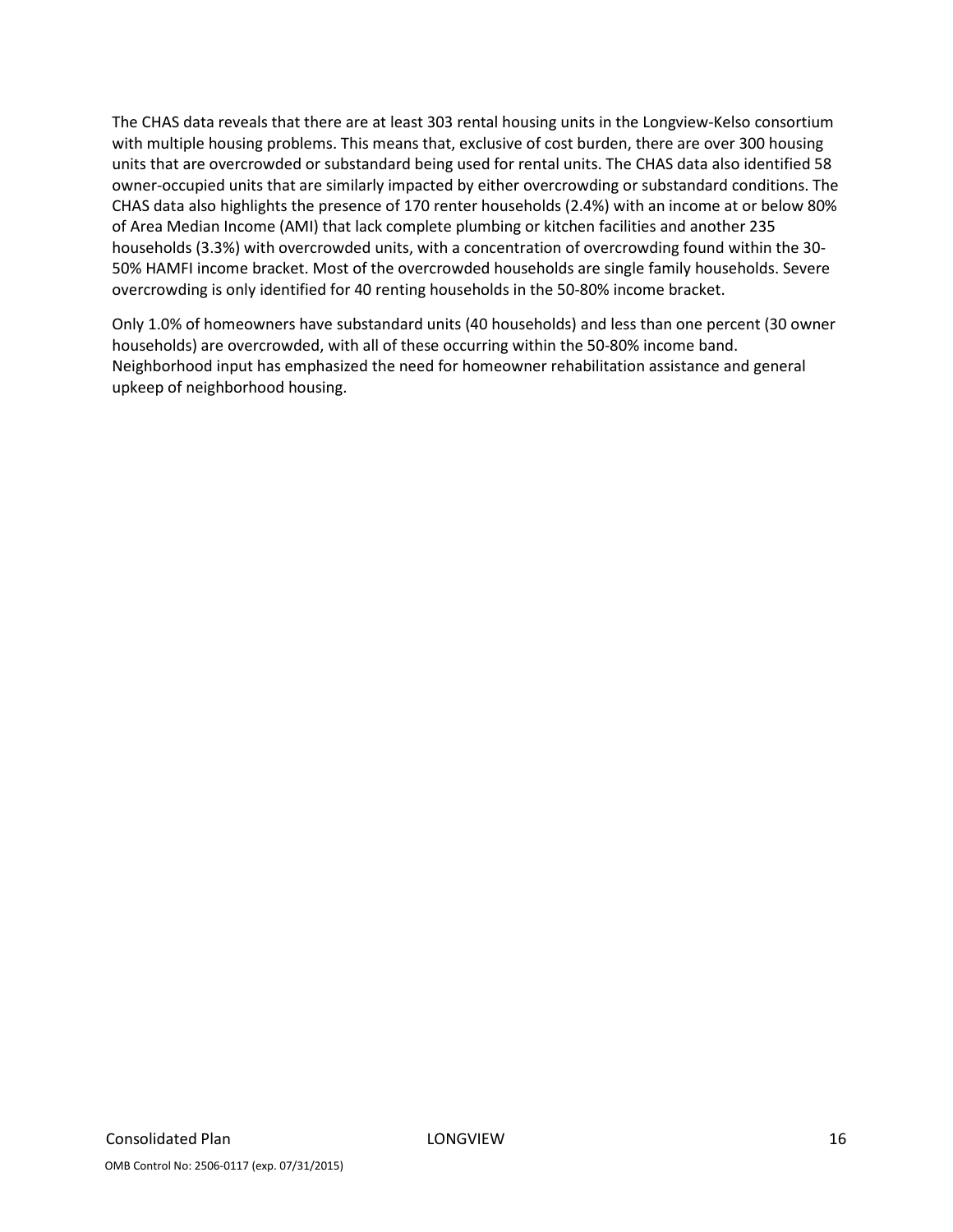# MA-25 Public And Assisted Housing - 91.410, 91.210(b)

Introduction:

#### Totals Number of Units

|                       |                                                                                                        |                  |         | Program Type |                |                     |                |                                |                 |
|-----------------------|--------------------------------------------------------------------------------------------------------|------------------|---------|--------------|----------------|---------------------|----------------|--------------------------------|-----------------|
|                       | Certificate                                                                                            | <b>Mod-Rehab</b> | Public  |              |                | <b>Vouchers</b>     |                |                                |                 |
|                       |                                                                                                        |                  | Housing | <b>Total</b> | Project -based | <b>Tenant-based</b> |                | <b>Special Purpose Voucher</b> |                 |
|                       |                                                                                                        |                  |         |              |                |                     | Veterans       | Family                         | <b>Disabled</b> |
|                       |                                                                                                        |                  |         |              |                |                     | <b>Affairs</b> | <b>Unification</b>             |                 |
|                       |                                                                                                        |                  |         |              |                |                     | Supportive     | Program                        |                 |
|                       |                                                                                                        |                  |         |              |                |                     | <b>Housing</b> |                                |                 |
| # of units vouchers   |                                                                                                        |                  |         |              |                |                     |                |                                |                 |
| available             |                                                                                                        | 33               | 100     | 1.616        | 69             | 1,547               | 35             |                                | 3,423           |
| # of accessible units |                                                                                                        |                  |         |              |                |                     |                |                                |                 |
|                       | *includes Non-Elderly Disabled, Mainstream One-Year, Mainstream Five-year, and Nursing Home Transition |                  |         |              |                |                     |                |                                |                 |

Table 22 – Total Number of Units by Program Type

**Data Source:** PIC (PIH Information Center)

#### Describe the supply of public housing developments:

## Describe the number and physical condition of public housing units in the jurisdiction, including those that are participating in an approved Public Housing Agency Plan:

There are only 100 units of public housing within a community of more than 100,000 persons, or one unit for every 1,000 persons. These units are owned and operated by Kelso Housing Authority, with 50 units available for elderly households and another 50 units reserved for families. Though Longview Housing Authority is a significantly larger operation, it owns no public housing units. They are a Section 8 Voucher housing authority. Longview Housing Authority does own some Mod-Rehab units (33) which are targeted to either elderly or disabled persons.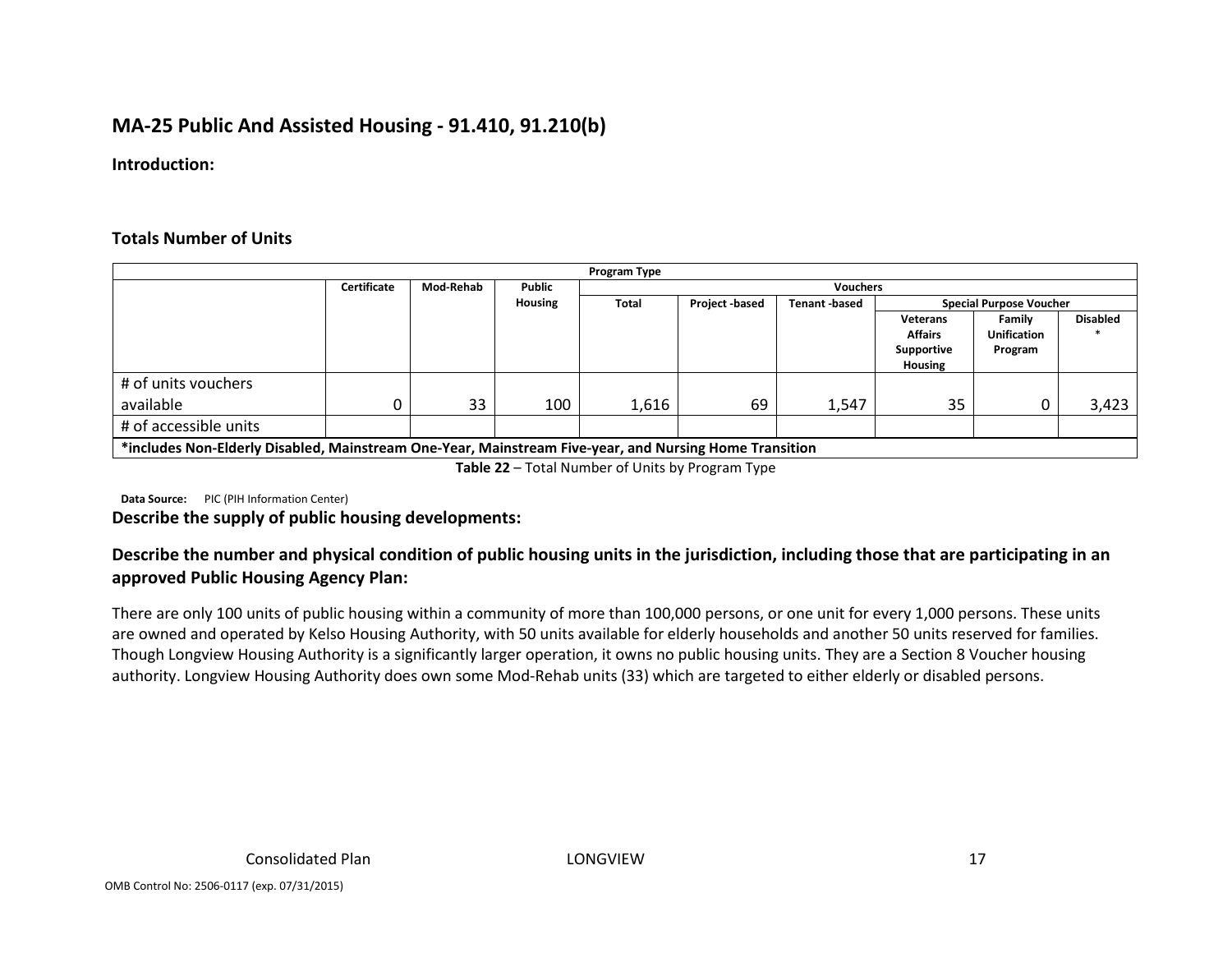## Public Housing Condition

| <b>Public Housing Development</b> | <b>Average Inspection Score</b> |
|-----------------------------------|---------------------------------|
|                                   |                                 |

Table 23 - Public Housing Condition

#### Describe the restoration and revitalization needs of public housing units in the jurisdiction:

The Kelso Housing Authority has 50 units of public housing for elderly households and another 50 units reserved for families. These units have received regular, on-going renovations and updates with capital improvement funds provided by the formula for HUD. However, as is the case with most public housing authorities across the nation, there is a backlog of unaddressed capital needs.

## Describe the public housing agency's strategy for improving the living environment of lowand moderate-income families residing in public housing:

## Discussion:

Local housing authorities focus on maintaining self-sufficiency of the household as the key to improving the living environment for families residing in public housing. They also promote opportunities to move towards homeownership in order to help the household build wealth over the long term. Programs oriented towards these objectives include:

- 1. Section 8 Homeownership Program
- 2. Family Self-Sufficiency Program (LHA and KHA)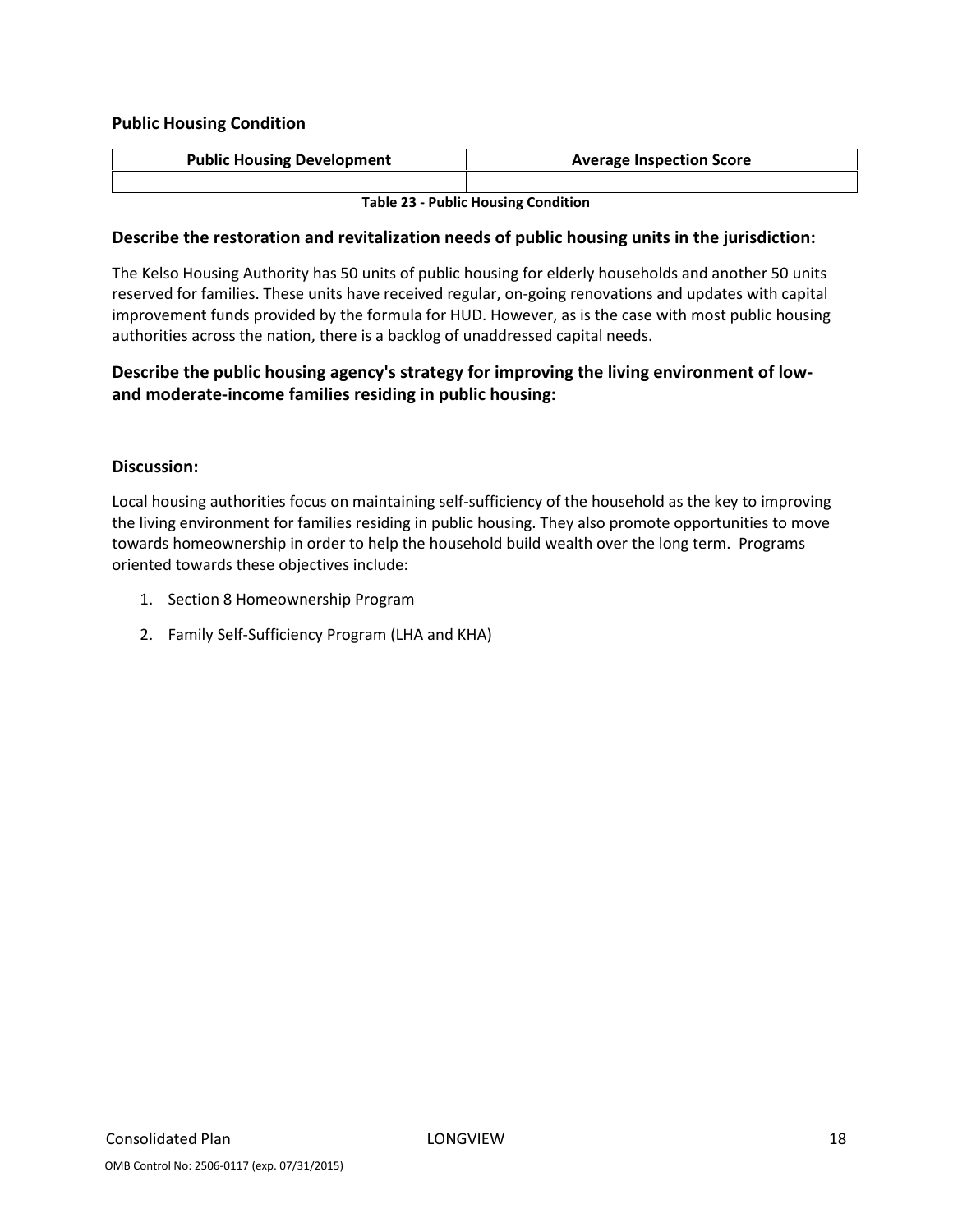# MA-30 Homeless Facilities and Services - 91.410, 91.210(c)

## Introduction

## Facilities Targeted to Homeless Persons

|                                        | <b>Emergency Shelter Beds</b>             |                                                 | <b>Transitional</b><br><b>Housing Beds</b> | <b>Permanent Supportive Housing</b><br><b>Beds</b> |                                    |
|----------------------------------------|-------------------------------------------|-------------------------------------------------|--------------------------------------------|----------------------------------------------------|------------------------------------|
|                                        | <b>Year Round Beds</b><br>(Current & New) | Voucher /<br>Seasonal /<br><b>Overflow Beds</b> | <b>Current &amp; New</b>                   | <b>Current &amp; New</b>                           | <b>Under</b><br><b>Development</b> |
| Households with Adult(s) and           |                                           |                                                 |                                            |                                                    |                                    |
| Child(ren)                             | υ                                         |                                                 |                                            | 0                                                  |                                    |
| Households with Only Adults            |                                           |                                                 |                                            |                                                    |                                    |
| <b>Chronically Homeless Households</b> |                                           |                                                 |                                            |                                                    |                                    |
| Veterans                               |                                           |                                                 |                                            |                                                    |                                    |
| <b>Unaccompanied Youth</b>             |                                           |                                                 |                                            |                                                    |                                    |

Table 24 - Facilities Targeted to Homeless Persons

Data Source Comments:

| <b>Facility</b>                        | <b>Individual</b> | <b>Family Beds</b> | <b>Total Beds</b> |
|----------------------------------------|-------------------|--------------------|-------------------|
| <b>Emergency Shelters</b>              |                   |                    |                   |
| Community House on Broadway (Longview) | 80                | 10                 | 90                |
| Emergency Support Shelter (Kelso)      | 0                 | 36                 | 36                |
| HOPE Shelter (barrier-free)            | 25                | 0                  | 25                |
| <b>Veterans Shelter</b>                | 6                 | 0                  | 6                 |
| Subtotal                               | 111               | 46                 | 157               |
|                                        |                   |                    |                   |
| <b>Transitional Housing</b>            |                   |                    |                   |
| <b>Country Run Apartments</b>          | 0                 | 52                 | 52                |
| 4 the Long View                        | 18                | 0                  | 18                |
| Subtotal                               | 18                | 52                 | 70                |
|                                        |                   |                    |                   |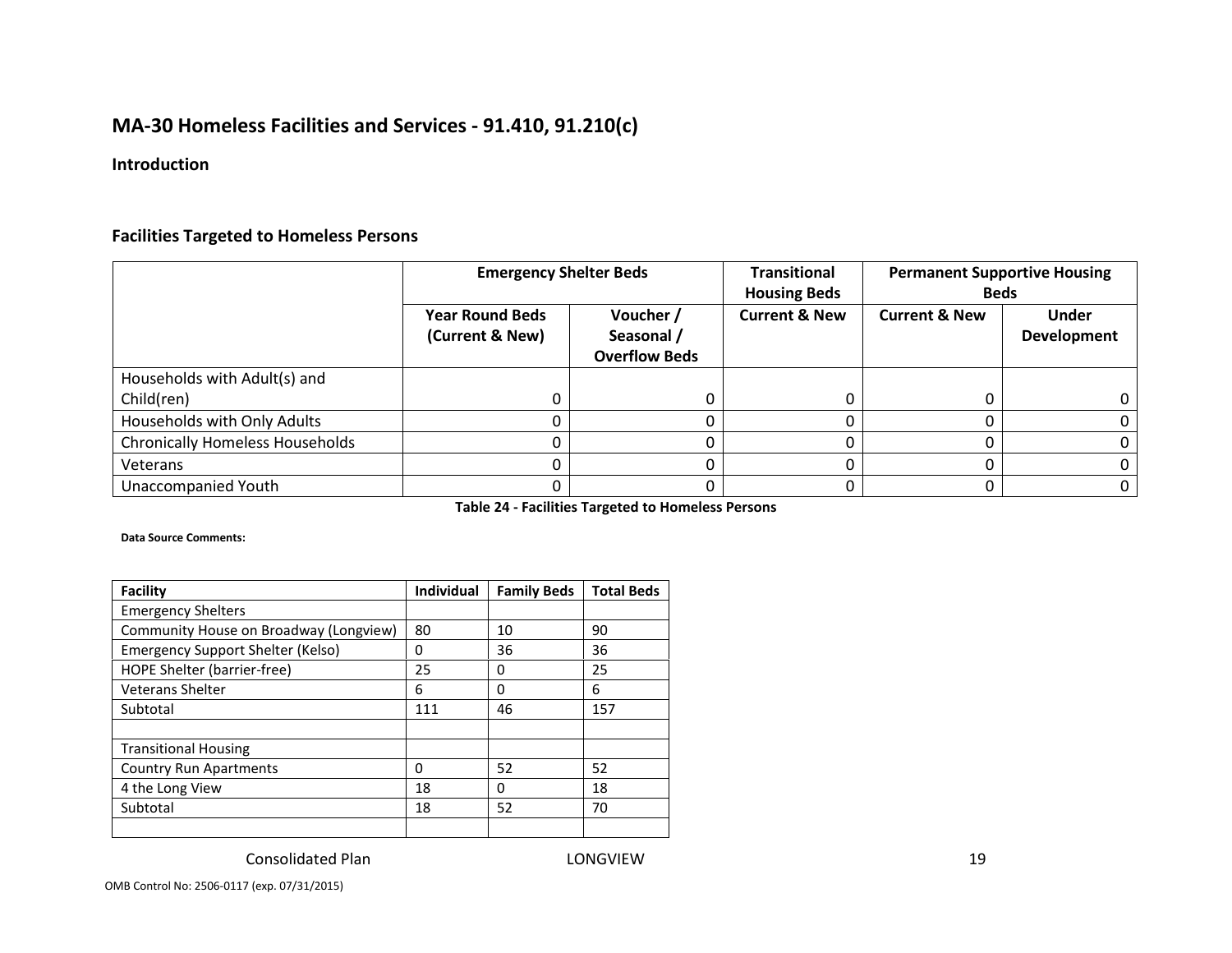| <b>Permanent Supportive Housing</b> |     |     |     |
|-------------------------------------|-----|-----|-----|
| Phoenix House (Kelso)               |     | 40  | 40  |
| <b>Chinook Apartments</b>           | 21  |     |     |
| VASH Vouchers for Veterans          | 25  |     | 25  |
| Subtotal                            | 46  | 40  | 86  |
|                                     |     |     |     |
| TOTAL                               | 175 | 138 | 313 |

#### Table 25 - Inventory of Homeless Facilities & Housing Resources

#### Service List for Chronically Homeless and Families with Children

Listed below are facilities and services funded locally to assist homeless persons and families with securing housing and stability. These are listed by the special population types stated in the question.

#### Chronically Homeless Persons

- $\bullet$ Coordinated Entry & Assessment (access to homeless services that are "best fit")
- •Daily Living Essentials Café (day drop-in center)
- •HOPE Shelter (barrier-free shelter)
- •Community House on Broadway (limited chronic homeless eligibility)
- •33rd Avenue Housing (low barrier, permanent supportive housing)
- •4 the Long View (transitional housing)
- •Chinook Apartments (homeless with chronic mental illness)
- •Landlord Incentive Program (landlord liaison, Rent Well classes, damage deposit)
- •Rapid Rehousing (rental assistance)
- •Housing Retention Team (case management)
- •SOAR (income for qualified disabled persons)
- •PATH (outreach and access to mental health services)

#### Families with Children

- •Coordinated Entry & Assessment (access to homeless services that are "best fit")
- •Daily Living Essentials Café (day drop-in center)
- •Community House on Broadway (general shelter serving singles and families)
- •Emergency Support Shelter (domestic violence shelter for women and children)
- $\bullet$ Landlord Incentive Program (landlord liaison, Rent Well classes, damage deposit)

Consolidated Plan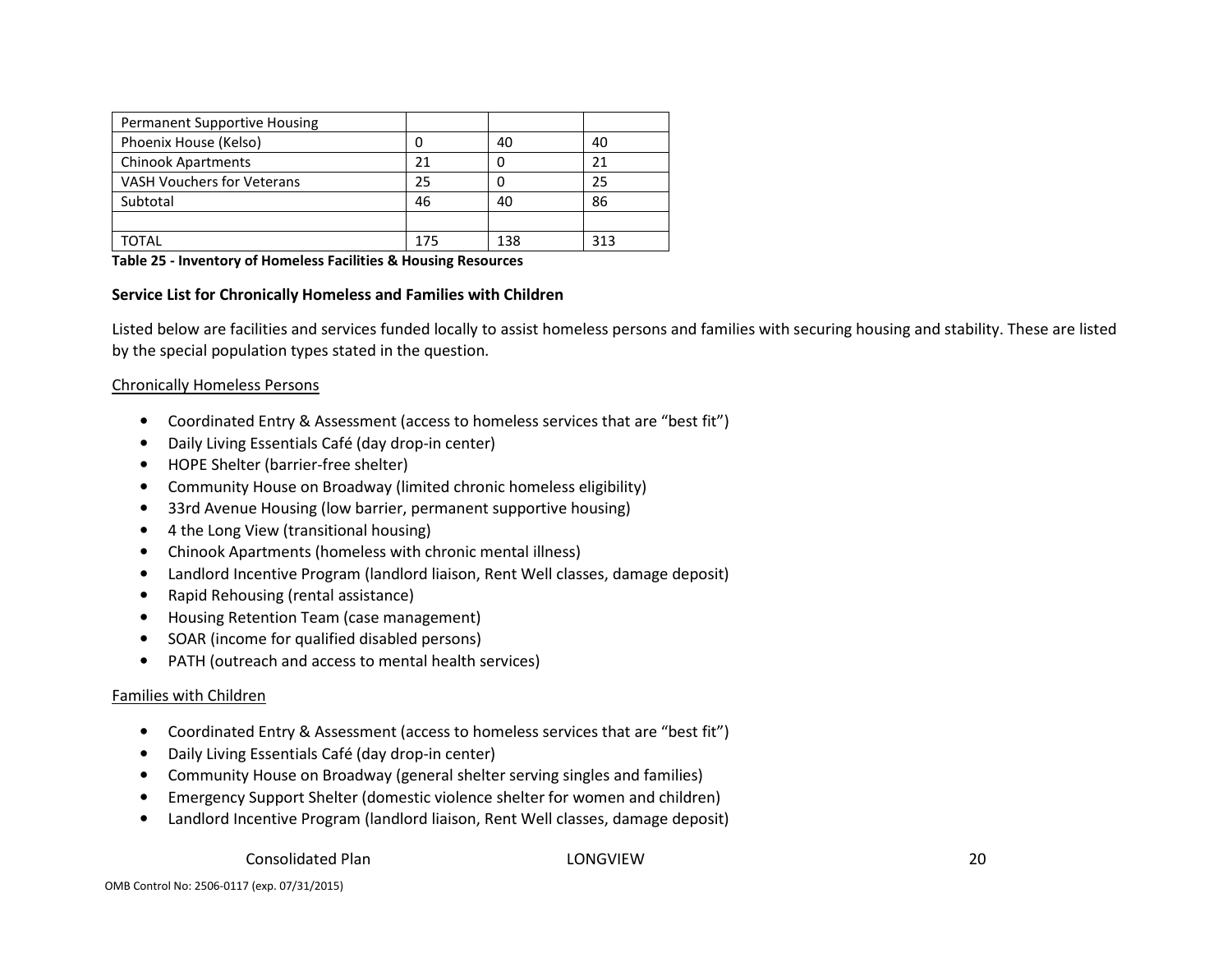- •Homeless Prevention & Rapid Rehousing (rental assistance)
- •Local HOME Tenant-Based Rental Assistance
- •Housing Retention Team (case management)
- •SOAR (income for qualified disabled persons)
- •Life Skills Training
- •Phoenix House (Permanent Supportive Housing for parents recovering from addiction)
- •Lilac Place (Permanent housing for homeless/families/domestic violence survivors)
- •PATH (outreach and access to mental health services)

## Service List for Veterans and Unaccompanied Youth

## Veterans and Vet Families

- Veterans Emergency Shelter
- •Stratford Arms Apartments (permanent housing for veterans and their families)
- •VASH vouchers for permanent supportive housing & VA case management
- •Veterans Per Diem Case Management
- •Veterans Tenant-Based Rental Assistance
- •Veterans Relief Fund (financial aid)
- •Coordinated Entry & Assessment (access to homeless services that are "best fit")
- •Daily Living Essentials Café (day drop-in center)
- •Community House on Broadway (general shelter serving singles and families)
- •Emergency Support Shelter (domestic violence shelter for women and children)
- •Landlord Incentive Program (landlord liaison, Rent Well classes, damage deposit)
- •Homeless Prevention & Rapid Rehousing (rental assistance)
- •Housing Retention Team (case management)
- $\bullet$ SOAR (income for qualified disabled persons)
- •Life Skills Training
- •Phoenix House (Permanent Supportive Housing for parents recovering from addiction)
- •Lilac Place (Permanent housing for homeless/families/domestic violence survivors)
- •PATH (outreach and access to mental health services)

## Unaccompanied Youth

• Coordinated Entry & Assessment (access to homeless services that are "best fit")

## Consolidated Plan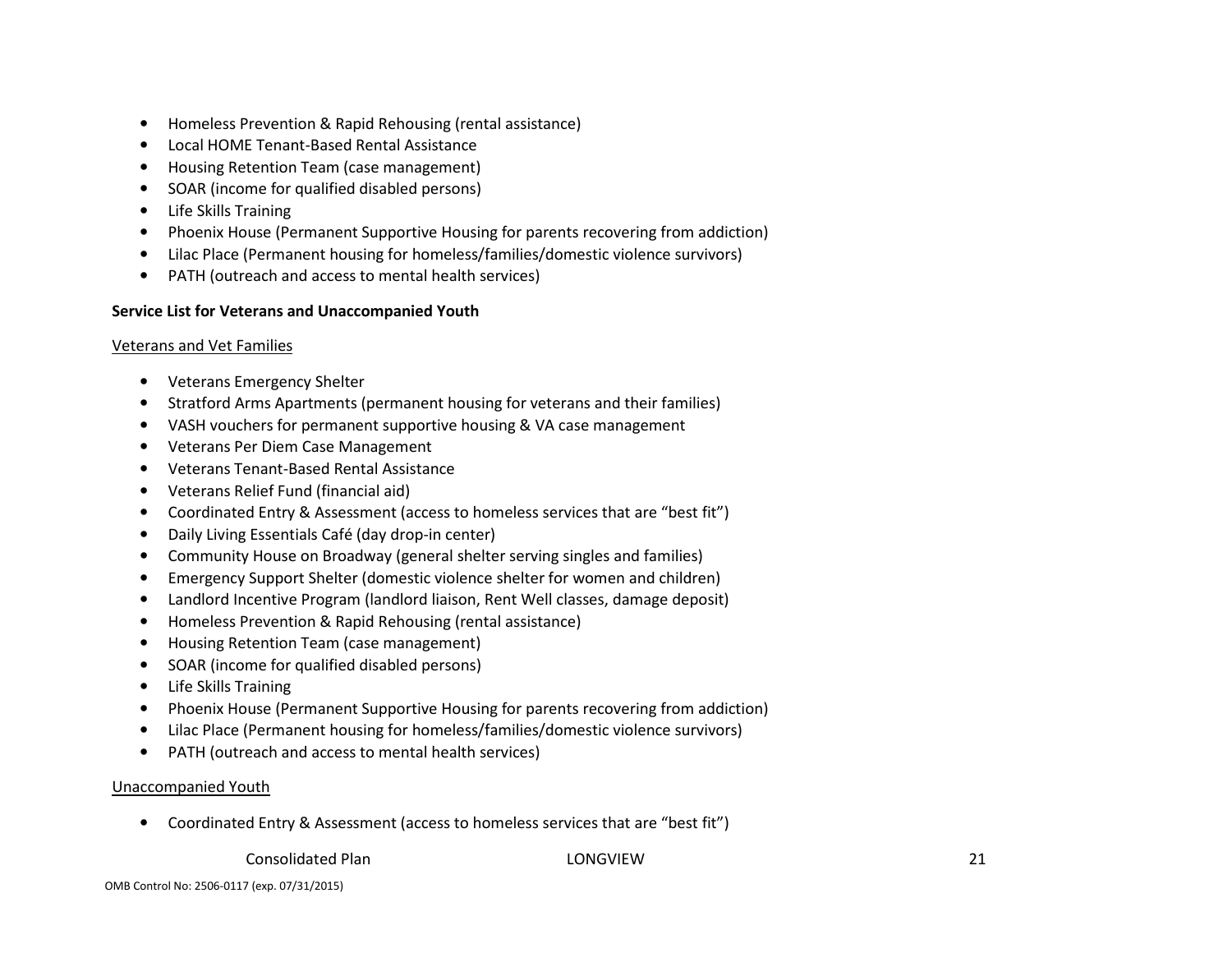- Daily Living Essentials Café (day drop-in center)
- Community House on Broadway (general shelter serving singles, families and some unaccompanied youth)
- $\bullet$ Emergency Support Shelter (domestic violence shelter for women and children)
- Life Skills Training
- PATH (outreach and access to mental health services)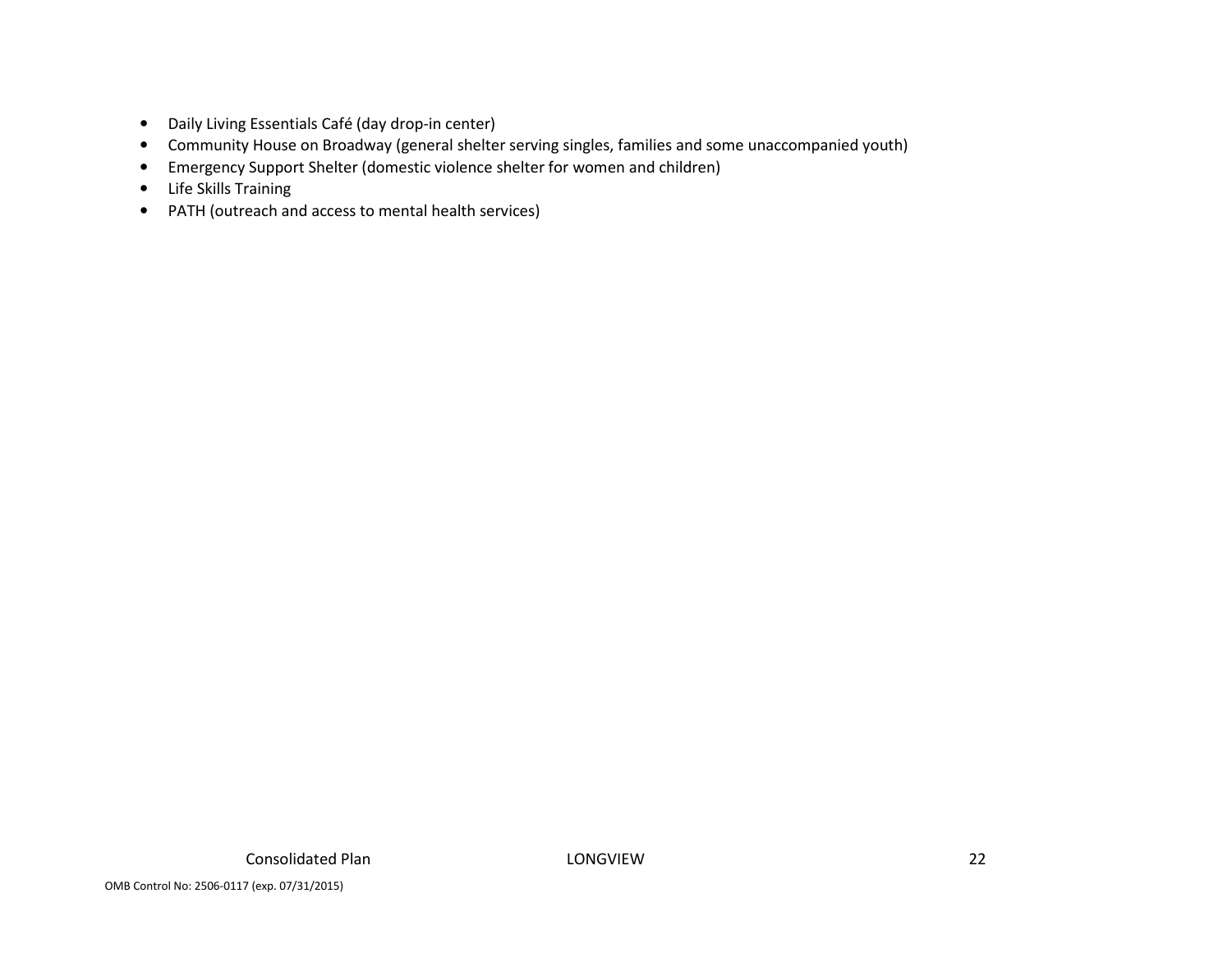## Describe mainstream services, such as health, mental health, and employment services to the extent those services are use to complement services targeted to homeless persons

An inventory of services available to assist persons who are homeless to move towards better health and self-sufficiency are outlined in the following chart. These services can be accessed by individuals, or through "warm handoffs from a case manager." The new Housing Retention Teams and the Rental Assistance case manager are intended to complement the availability of these services. The new Ending Family Homelessness initiative funded by Washington State and implemented through the local homeless coalition has resulted in new partnerships with social service and employment providers, as well as a more intensive, "wrap-around" case management approach for homeless service providers.

## List and describe services and facilities that meet the needs of homeless persons, particularly chronically homeless individuals and families, families with children, veterans and their families, and unaccompanied youth. If the services and facilities are listed on screen SP-40 Institutional Delivery Structure or screen MA-35 Special Needs Facilities and Services, describe how these facilities and services specifically address the needs of these populations.

Information is listed above. A complete directory of Cowlitz County Mainstream Services is available but due to size limitation, the directory will be made available in paper version only.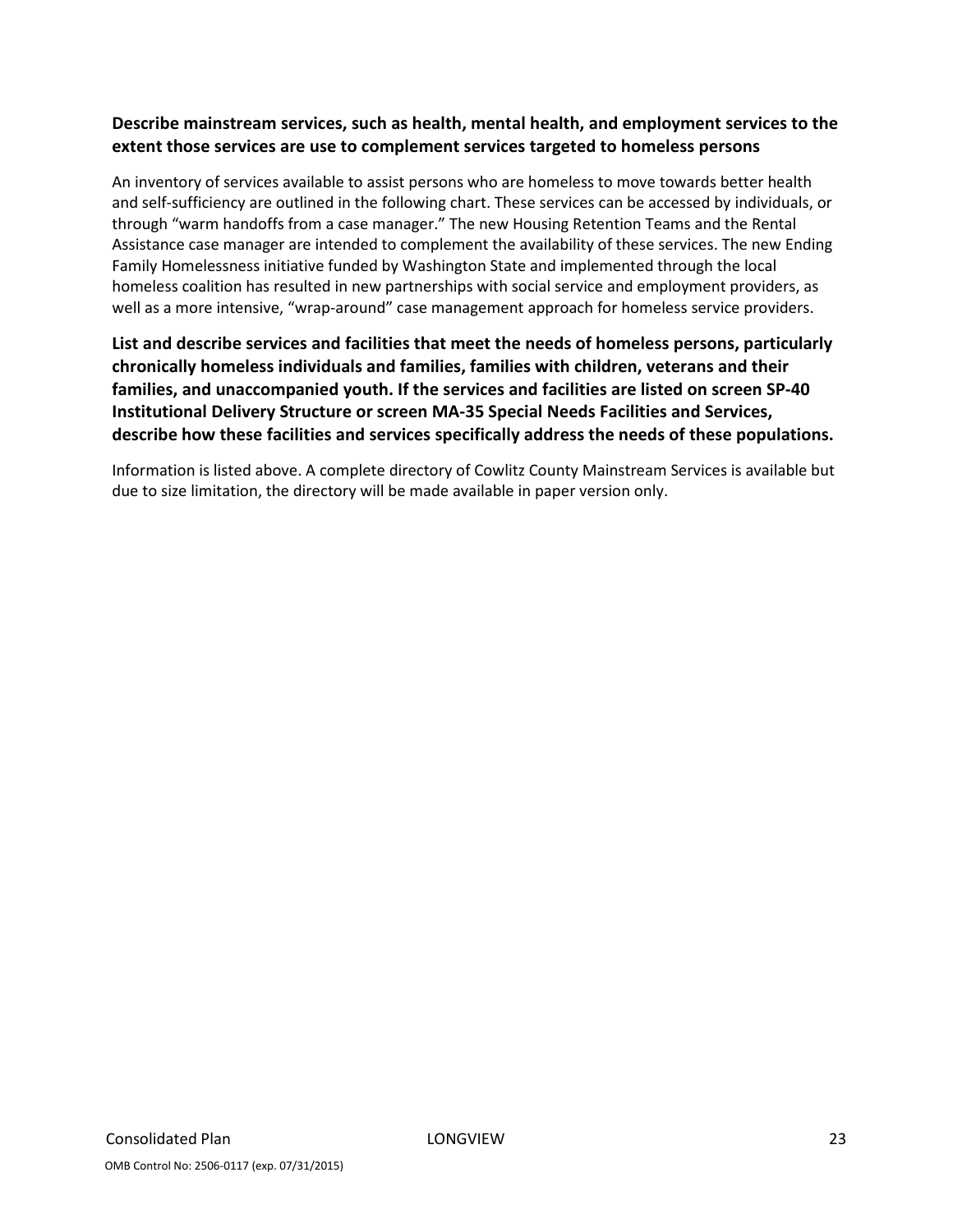# MA-35 Special Needs Facilities and Services - 91.410, 91.210(d)

Introduction

Including the elderly, frail elderly, persons with disabilities (mental, physical, developmental), persons with alcohol or other drug addictions, persons with HIV/AIDS and their families, public housing residents and any other categories the jurisdiction may specify, and describe their supportive housing needs

| Program                          | <b>Number of Clients</b> | Usage Rate (% of  | <b>Dollars</b> | Per           |
|----------------------------------|--------------------------|-------------------|----------------|---------------|
|                                  | Served                   | <b>Residents)</b> | Spent          | <b>Client</b> |
| Alcohol & Substance              | 672                      | 1.8%              | \$1,457,210    | \$2,168       |
| Abuse                            |                          |                   |                |               |
| Developmental                    | 457                      | 1.2%              | \$7,514,874    | \$16,444      |
| <b>Disabilities</b>              |                          |                   |                |               |
| <b>Mental Health Services</b>    | 2,332                    | 6.4%              | \$7,549,441    | \$3,237       |
| Aging & Adult Services           | 845                      | 2.3%              | \$15,175,839   | \$17,960      |
| <b>Vocational Rehabilitation</b> | 177                      | 0.5%              | \$337,550      | \$1,907       |
| <b>Medical Assistance</b>        | 13,060                   | 35.7%             |                |               |
| <b>Economic Services</b>         | 18,987                   | 51.9%             | \$25,423,422   | \$1,339       |
| Juvenile Rehabilitation          | 33                       | 0.1%              | \$421,509      | \$12,773      |
|                                  |                          |                   |                |               |
| Population: 36,580               |                          |                   |                |               |

Table 26 - DSHS Services By Category FY 2012- Longview

| Program                          | <b>Number of Clients</b> | Usage Rate (% of  | <b>Dollars</b> | Per           |
|----------------------------------|--------------------------|-------------------|----------------|---------------|
|                                  | Served                   | <b>Residents)</b> | Spent          | <b>Client</b> |
| Alcohol & Substance              | 348                      | 2.9%              | \$812,473      | \$2,335       |
| Abuse                            |                          |                   |                |               |
| Developmental                    | 149                      | 1.3%              | \$2,140,689    | \$14,367      |
| <b>Disabilities</b>              |                          |                   |                |               |
| <b>Mental Health Services</b>    | 985                      | 8.3%              | \$4,632,895    | \$4,703       |
| Aging & Adult Services           | 172                      | 1.5%              | \$2,571,020    | \$14,948      |
| <b>Vocational Rehabilitation</b> | 78                       | 0.7%              | \$137,006      | \$1,756       |
| <b>Medical Assistance</b>        | 5,173                    | 43.8%             |                |               |
| <b>Economic Services</b>         | 7,783                    | 65.9%             | \$10,771,412   | \$1,384       |
| Juvenile Rehabilitation          | 7                        | 0.1%              | \$73.217       | \$10,460      |
|                                  |                          |                   |                |               |
| Population: 11,810               |                          |                   |                |               |

Table 27 - DSHS Services by Category FY 2012- Kelso

Many of these services are provided on an out-patient basis or office setting; some may be in-home services. It is unknown how many of those receiving these publicly needed services also are in need of specialized housing. Housing units targeted to meet the needs of this population, should their situation

#### Consolidated Plan 24 and 24 and 24 and 24 and 24 and 24 and 25 and 26 and 26 and 27 and 27 and 27 and 27 and 27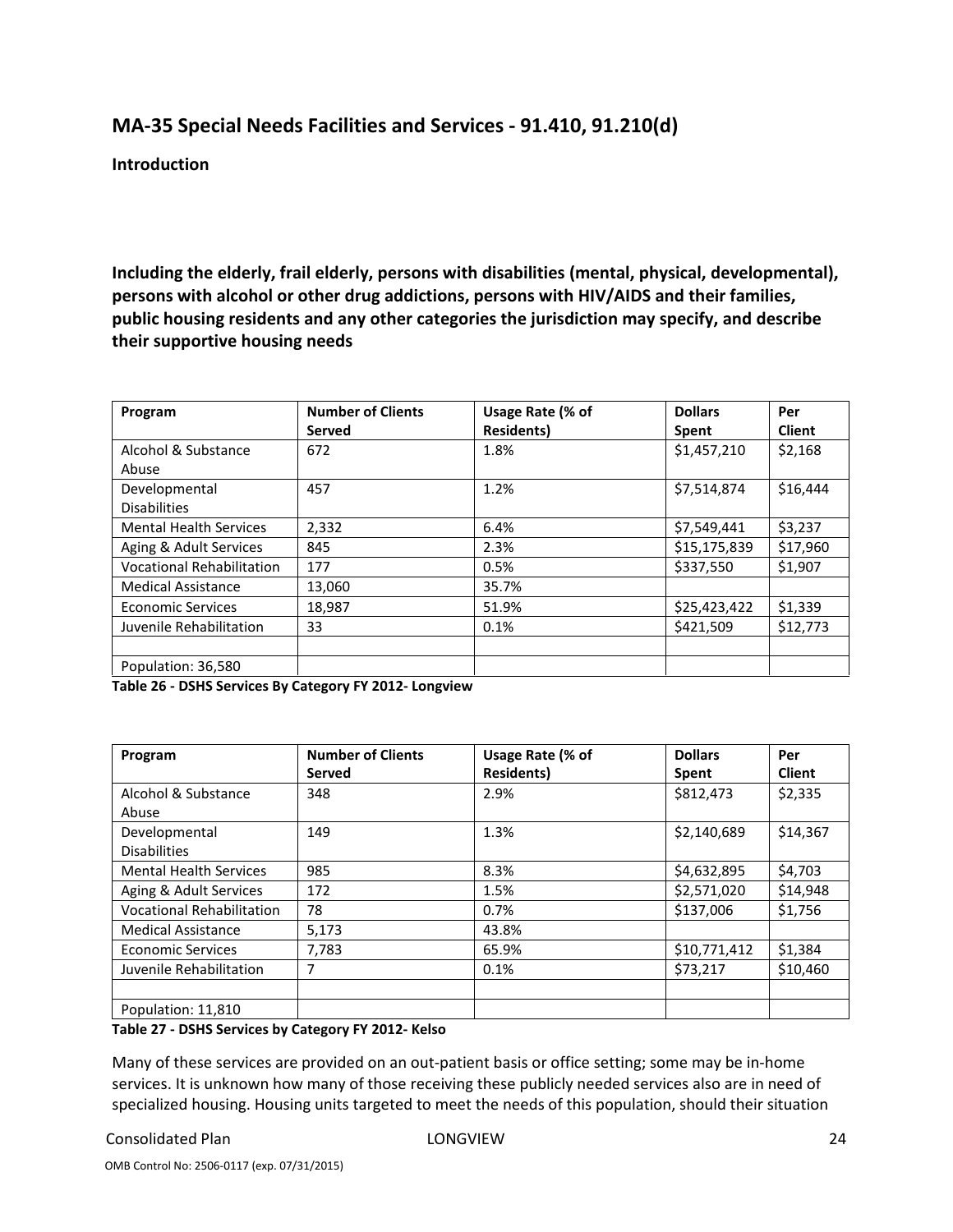result in homelessness or a need to leave housing for intensive treatment, are outlined on the following chart.

| <b>Facility/Population (Location)</b>      | <b>Individuals</b> | <b>Families</b> | <b>Total Beds</b> |
|--------------------------------------------|--------------------|-----------------|-------------------|
| Physically Disabled                        |                    |                 |                   |
| Kelso Housing Authority- Public Housing    | 4                  |                 | 4                 |
| <b>Tartan House</b>                        | 25                 |                 | 25                |
| <b>Country Run Apartments</b>              | 20                 |                 | 20                |
| LHA Vouchers- non-elderly, disabled (NEDs) | 373                |                 | 373               |
| <b>Westgate Terrace</b>                    | 10                 |                 | 10                |
| <b>Fremont Village</b>                     | 3                  |                 | 3                 |
| <b>Monticello Park</b>                     | 22                 |                 | 22                |
| <b>Parkland Terrace</b>                    | 11                 |                 | 11                |
| Subtotal                                   | 468                |                 | 468               |
|                                            |                    |                 |                   |
| Safe & Sober Housing                       |                    |                 |                   |
| Oxford Houses (LV/Kelso)                   | 52                 | 25              | 77                |
| PPW Housing (LV)                           | 0                  | 32              | 132               |
| <b>Faithful Servants</b>                   | 10                 |                 | 10                |
| Subtotal                                   | 62                 | 57              | 119               |

Table 28 - Inventory of Special Needs Facilities- Physically Disabled and Safe & Sober Housing

| <b>Facility/Population (Location)</b>      | <b>Individuals</b> | <b>Families</b> | <b>Total Beds</b> |
|--------------------------------------------|--------------------|-----------------|-------------------|
| Columbia Apartments (Kelso)                | 29                 | 0               | 29                |
| Crescent Terrace (LV)                      | 15                 | 0               | 15                |
| Lower Cola. Mental Health Group Homes (3)  | 11                 | 0               | 11                |
| Subtotal                                   | 55                 | 0               | 55                |
|                                            |                    |                 |                   |
| Developmentally Disabled Housing           |                    |                 |                   |
| Our House (LV)                             | 5                  | 0               | 5                 |
| Life Works Children's Homes (LV)           | 15                 | 0               | 15                |
| Life Works Licensed Group Homes (LV/Kelso) | 9                  | O               | 9                 |
| Supportive Living Rental Units (LV/Kelso)  | 81                 | 0               | 81                |
| Another Option Licensed Group Home (LV)    | 6                  | 0               | 6                 |
| Subtotal                                   | 116                | O               | 116               |

Table 29 - Inventory of Special Needs Facilities- Mental Health and Developmentally Disabled Housing

| <b>Facility/ Population (Location)</b>             | <b>Individuals</b> | <b>Families</b> | <b>Total Beds</b> |
|----------------------------------------------------|--------------------|-----------------|-------------------|
| Domestic Violence                                  |                    |                 |                   |
| Lilac Place (coming online 2014)                   | 0                  | 114             | 114               |
| Subtotal                                           | 0                  | 114             | 114               |
|                                                    |                    |                 |                   |
| Permanent Supportive Housing (Previously Homeless) |                    |                 |                   |
| Chinook Apartments (Kelso)                         | 21                 |                 | 21                |
| Phoenix House (Kelso)                              |                    | 40              | 40                |
| <b>Vet VASH Vouchers</b>                           | 25                 | 0               | 25                |
| Subtotal                                           | 46                 | 40              | 86                |

Table 30 - Inventory of Special Needs Facilities- Domestic Violence and Permanent Supportive Housing

#### Community Hospitals and Western State Hospital

Community Hospitals and Western State Hospital

Consolidated Plan LONGVIEW 25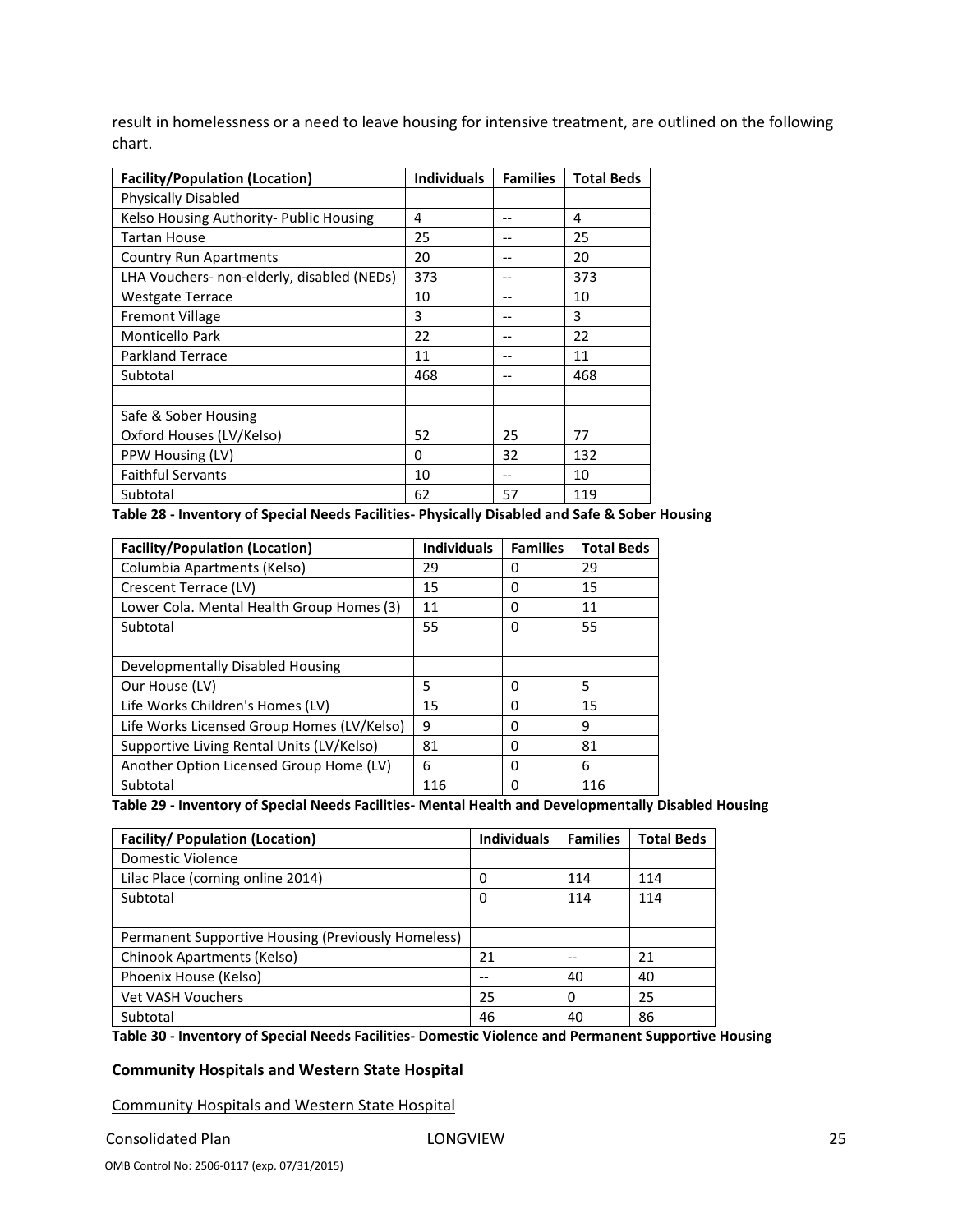The St. John Medical Center and community mental health agencies have on-staff social workers/discharge planners. Community hospitals which are located outside of Cowlitz County also have social workers/discharge planners who work with community agencies to ensure successful discharges to community living.

The Southwest Regional Support Network (SWRSN) and its provider agencies work with psychiatric inpatient wards of community hospitals and with Western State Hospital to assure that each person with a mental or emotional impairment who is discharged from these facilities has resources and housing which are appropriate to support tenure in the community.

Western State Hospital has two programs which endeavor to assure that patients who are discharged have appropriate resources available to them. Patient Financial Services (PFS) secures access to public entitlements such as Supplemental Security Income (SSI) and Medicaid/Title 19 so that each patient is provided with income and medical benefits upon discharge. Each ward has staff social workers who work with community mental health liaisons to secure appropriate housing and supports in the community. Housing includes licensed Adult Family Homes, mental health agency supported apartments, or independent housing in the community. Follow-up mental health care in the community is provided by mental health agencies and by Medicaid Personal Care. Medical services are often arranged through Family Health Center.

#### Cowlitz County Jail and Corrections

#### Cowlitz County Jail

Cowlitz County Jail has an in-house population of approximately 300 inmates. Release packets include resource referrals as well as housing information, available medical providers and other information to assure a safe return to the community. The overall goal is to create release plans for inmates directly linked to housing, food, benefits, employment, education and treatment, with the plans individualized to meet the specific needs of each inmate. There is one staff person assigned to release planning for the jail. The jail releases approximately 7,500 persons per year. There were approximately 35 persons in the local jail who were booked as transients at the time of the 2009 Point In Time count.

## Cowlitz County Youth Services

The Cowlitz County Youth Services Center houses up to 30 adolescent inmates at a time. One month prior to the release of a juvenile from a JRA facility, an application is made by the institutional coordinator to initiate medical coverage from the DSHS Community Service Office (CSO). A discharge assessment is completed which reviews family and community support. The institutional coordinator may seek appropriate placement options for the youth if returning to the family is not a viable option. If the youth is in need of mental health services, a referral packet is sent to the community mental health agency to schedule an intake as soon as the youth returns to the community.

#### Washington Department of Corrections

Persons can be discharged directly from Washington State Corrections facilities to Cowlitz County upon completion of their prison sentence or they can be sentenced directly to community supervision or from local jail facilities. Community supervision requires the individual to check in regularly with a Department of Corrections officer to assure community safety. Persons who have completed a full prison sentence may or may not be supervised by the Department of Corrections after release to the community.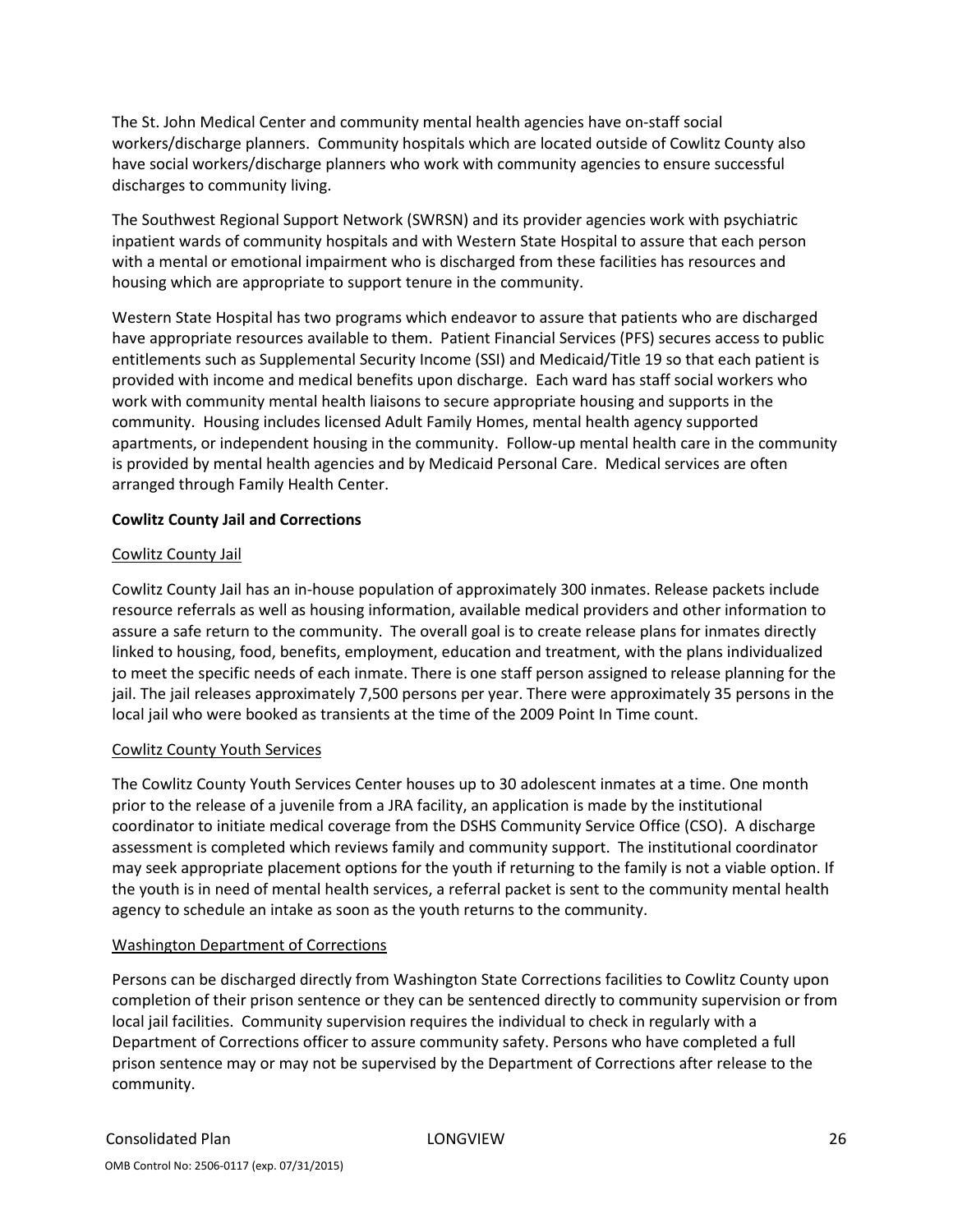## Describe programs for ensuring that persons returning from mental and physical health institutions receive appropriate supportive housing

Individuals who are members of special populations receive support at discharge from institutional settings as they return to community living in Cowlitz County. Specific information is descibed above pertaining to the Community Hospitals, Western State Hospital, Cowlitz County Jail and Corrections and Cowlitz County Youth Services.

Specify the activities that the jurisdiction plans to undertake during the next year to address the housing and supportive services needs identified in accordance with 91.215(e) with respect to persons who are not homeless but have other special needs. Link to one-year goals. 91.315(e)

For entitlement/consortia grantees: Specify the activities that the jurisdiction plans to undertake during the next year to address the housing and supportive services needs identified in accordance with 91.215(e) with respect to persons who are not homeless but have other special needs. Link to one-year goals. (91.220(2))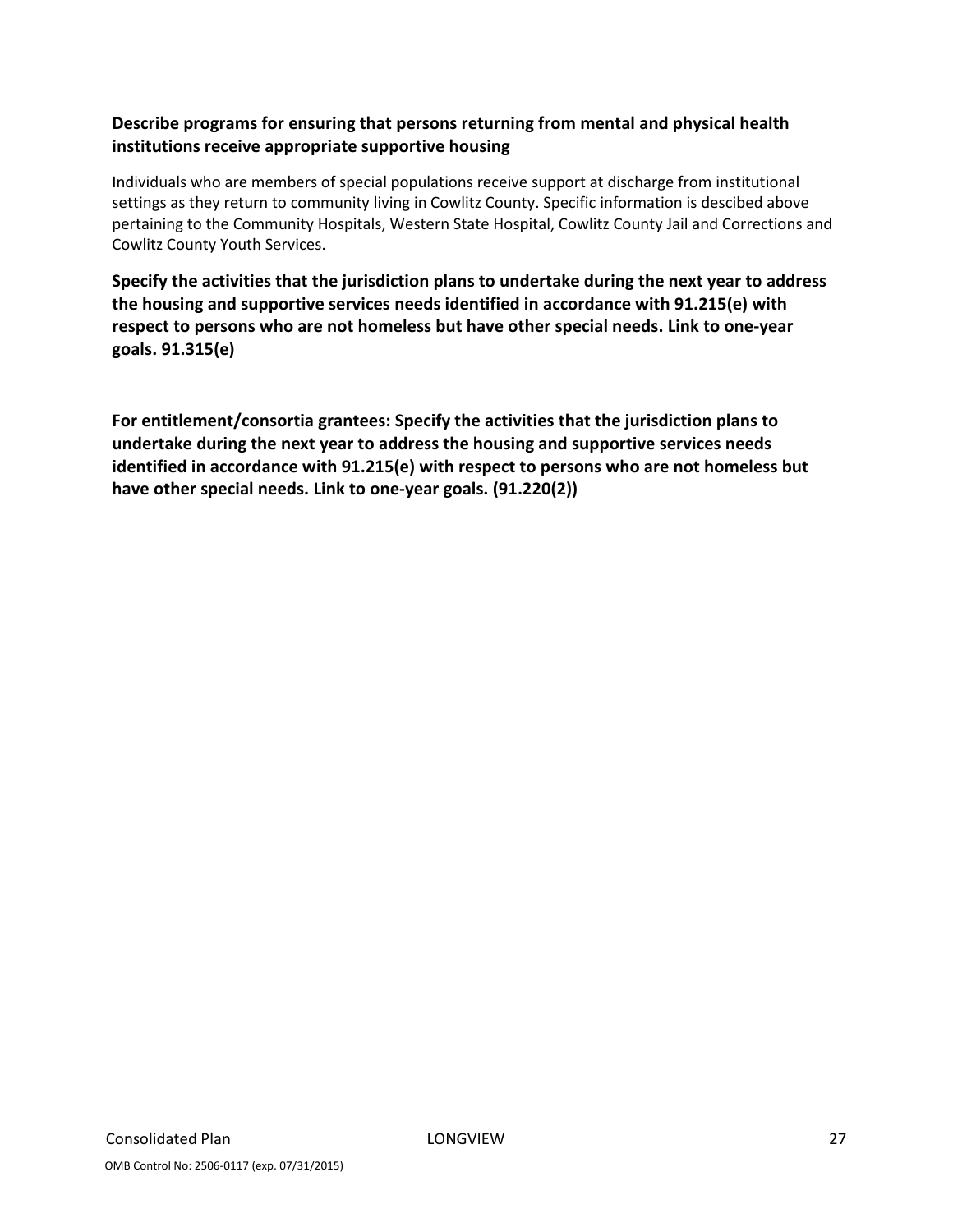# MA-40 Barriers to Affordable Housing - 91.410, 91.210(e)

## Describe any negative effects of public policies on affordable housing and residential investment.

1. Increased complexity of environmental regulation at all levels - Federal, State, and local ordinances create new development complexity and often conflict or duplicate requirements between levels of government. This is particularly an issue for affordable housing for issues surrounding infrastructure requirements relating to environmental quality, such as storm water management.

2. Availability of land for construction – Development of affordable housing requires minimizing fixed costs, such as property acquisition. The most affordable sites are not typically located in the most densely population areas, where the need is greatest and other supportive services, infrastructure and transit are available. The most affordable sites in populated areas are often in areas where poverty is already concentrated.

3. Funding – One of the consequences of the real estate market meltdown is much tighter lending criteria. Projects must meet a much tougher standard, which is particularly difficult for affordability projects. It is difficult to identify loan programs and other programs with adequate resources for housing development. Since the real estate market crashed, most local and state governments have struggled to maintain basic services. As a result, many state and local programs that were funded as a priority in previous years are seeing reduced levels of funding or no funding at all for particular programs, such as the housing trust fund. This reduction in public revenues is directly attributable to the real estate market debacle.

4. "Not in my back yard" (NIMBY) sentiments - Many communities promote development restrictions that result in exclusionary zoning practices, imposing "gold-plated" subdivision standards, or adding more delays in the permitting process. Codes that support mixed uses and higher densities are often unpopular with those who would like to raise the bar "to protect their property value." There is a bias against multifamily housing, which is more cost-efficient to produce, and that runs counter to the preference for single family detached housing in typical suburban style. The NIMBY syndrome also affects activities directed to the homeless that serve as a gateway to housing.

5. Urban barriers - Building codes, rehabilitation codes, and infill development can present lengthy and burdensome processes that create serious impediments to affordable housing preservation and development. Obsolete codes and excessive renovation requirements can significantly increase cost. Difficulties in assembling infill parcels in a timely manner can make some projects financially infeasible. The cities of Longview and Kelso have adopted the International Building Code and Maintenance Code, which are helpful in providing predictability and reasonableness in preservation and development activities.

6. Infrastructure Requirements - Requirements, for sidewalks, curb and gutter, and on-site, parking can impact the ability to deliver affordable housing. While these amenities are desirable, there is a need for some flexibility in reducing fixed costs for affordable housing developers. Flexible parking requirements or waivers of standard parking set-asides may help development to "pencil out" and fit a more urban, "walkable" life style and active living, if there is a good mix of land uses conveniently located to support residential areas.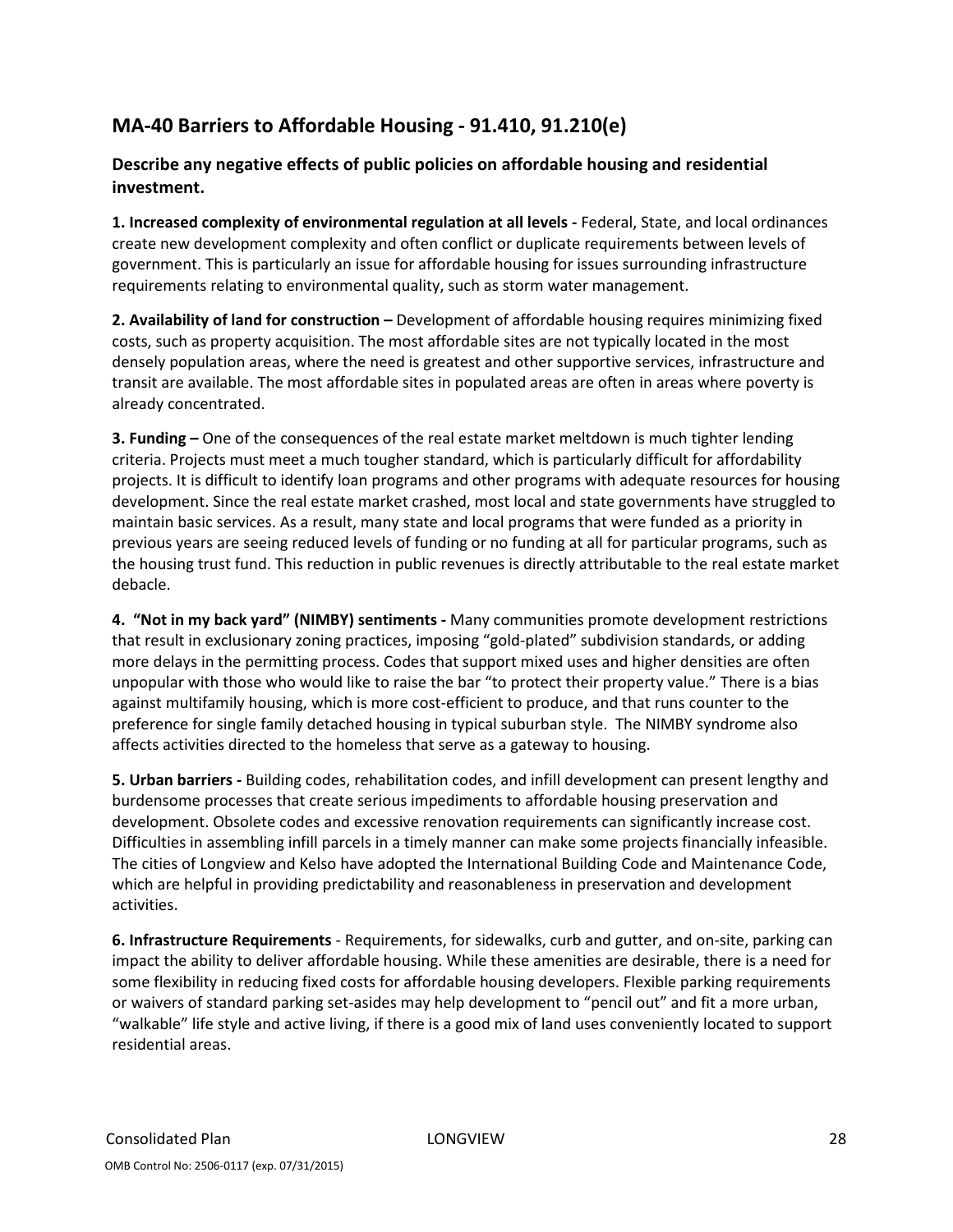# MA-45 Non-Housing Community Development Assets - 91.410, 91.210(f)

## Introduction

## Economic Development Market Analysis

#### Business Activity

| <b>Business by Sector</b>                     | Number of<br><b>Workers</b> | <b>Number of Jobs</b> | <b>Share of Workers</b><br>% | <b>Share of Jobs</b><br>% | Jobs less workers<br>%                |
|-----------------------------------------------|-----------------------------|-----------------------|------------------------------|---------------------------|---------------------------------------|
| Agriculture, Mining, Oil & Gas Extraction     | 494                         | 234                   |                              |                           | -3                                    |
| Arts, Entertainment, Accommodations           | 1,602                       | 1,720                 | 12                           | 10                        | $-2$                                  |
| Construction                                  | 767                         | 1,335                 | 6                            | 8                         |                                       |
| <b>Education and Health Care Services</b>     | 2,474                       | 4,855                 | 18                           | 29                        | 11                                    |
| Finance, Insurance, and Real Estate           | 614                         | 993                   | 4                            | 6                         |                                       |
| Information                                   | 211                         | 303                   |                              |                           |                                       |
| Manufacturing                                 | 2,104                       | 2,034                 | 15                           | 12                        | $-3$                                  |
| <b>Other Services</b>                         | 944                         | 988                   |                              | 6                         | $-1$                                  |
| Professional, Scientific, Management Services | 572                         | 503                   | 4                            |                           | -1                                    |
| <b>Public Administration</b>                  | 456                         | 234                   | 3                            |                           | $-2$                                  |
| <b>Retail Trade</b>                           | 2,224                       | 2,464                 | 16                           | 15                        | -1                                    |
| <b>Transportation and Warehousing</b>         | 560                         | 432                   | 4                            | 3                         | $-1$                                  |
| <b>Wholesale Trade</b>                        | 751                         | 767                   | 5                            |                           |                                       |
| Total                                         | 13,773                      | 16,862                | --                           | $- -$                     | $\hspace{0.05cm}$ – $\hspace{0.05cm}$ |

Table 31 - Business Activity

Data Source: 2006-2010 ACS (Workers), 2010 Longitudinal Employer-Household Dynamics (Jobs)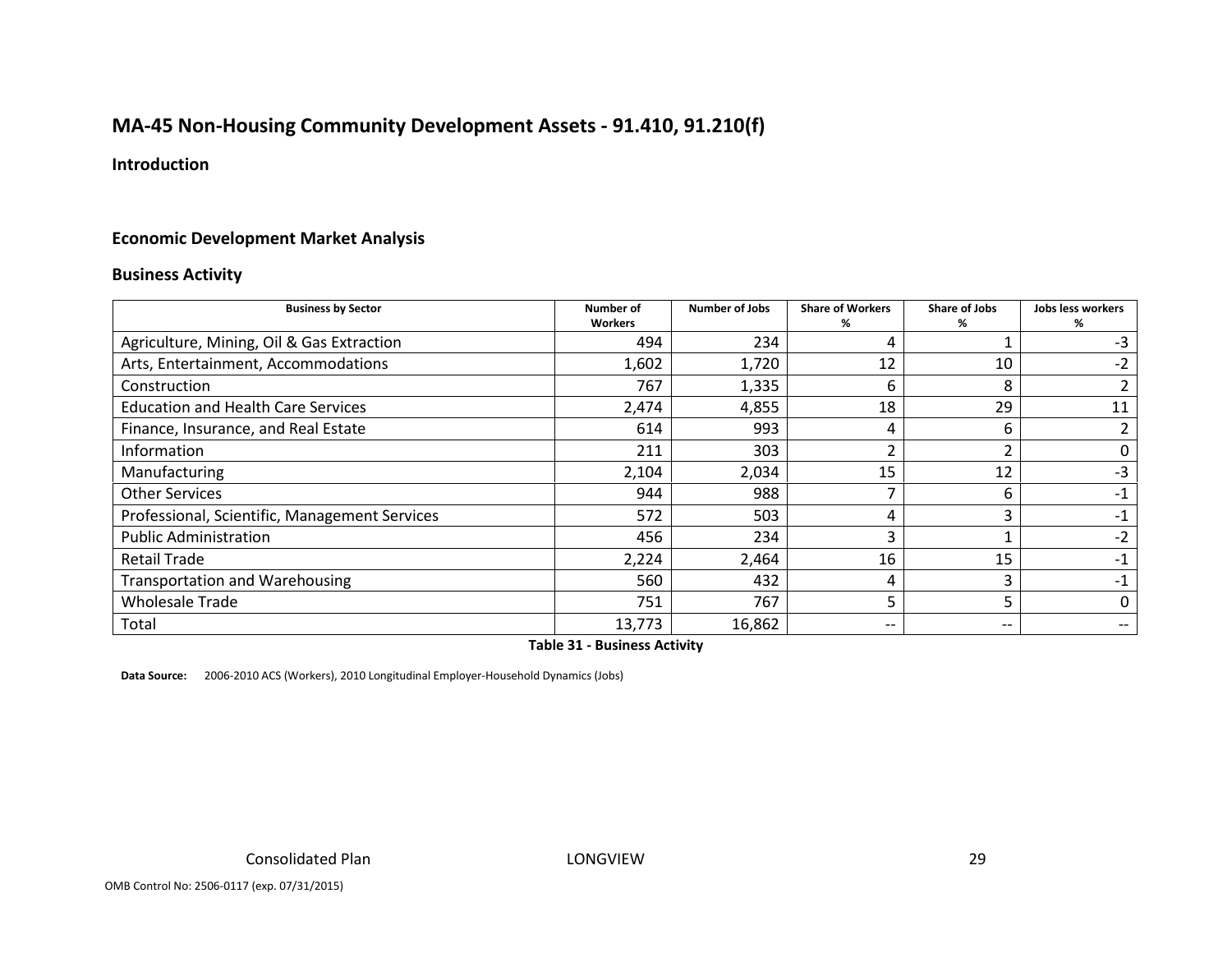#### Labor Force

| Total Population in the Civilian Labor Force   | 17,238 |
|------------------------------------------------|--------|
| Civilian Employed Population 16 years and over | 15,214 |
| <b>Unemployment Rate</b>                       | 11.74  |
| Unemployment Rate for Ages 16-24               | 32.74  |
| Unemployment Rate for Ages 25-65               | 7.49   |

#### Table 32 - Labor Force

Data Source: 2006-2010 ACS

| <b>Occupations by Sector</b>                   | <b>Number of People</b> |
|------------------------------------------------|-------------------------|
| Management, business and financial             | 2,808                   |
| Farming, fisheries and forestry occupations    | 709                     |
| Service                                        | 1,995                   |
| Sales and office                               | 2,305                   |
| Construction, extraction, maintenance and      |                         |
| repair                                         | 1,391                   |
| Production, transportation and material moving | 893                     |

Table 33 – Occupations by Sector

Data Source: 2006-2010 ACS

#### Travel Time

| <b>Travel Time</b> | <b>Number</b> | Percentage |
|--------------------|---------------|------------|
| < 30 Minutes       | 11.494        | 80%        |
| 30-59 Minutes      | 1,901         | 13%        |
| 60 or More Minutes | 912           | 6%         |
| <b>Total</b>       | 14,307        | 100%       |

Table 34 - Travel Time

Data Source: 2006-2010 ACS Education:

## Educational Attainment by Employment Status (Population 16 and Older)

| <b>Educational Attainment</b>      | In Labor Force           |            |                           |
|------------------------------------|--------------------------|------------|---------------------------|
|                                    | <b>Civilian Employed</b> | Unemployed | <b>Not in Labor Force</b> |
| Less than high school graduate     | 994                      | 344        | 894                       |
| High school graduate (includes     |                          |            |                           |
| equivalency)                       | 3,051                    | 476        | 1,482                     |
| Some college or Associate's degree | 5,855                    | 427        | 1,968                     |
| Bachelor's degree or higher        | 2,703                    | 166        | 488                       |

Table 35 - Educational Attainment by Employment Status

Data Source: 2006-2010 ACS

Educational Attainment by Age

|                               | Age           |               |             |               |          |
|-------------------------------|---------------|---------------|-------------|---------------|----------|
|                               | $18 - 24$ vrs | $25 - 34$ vrs | $35-44$ vrs | $45 - 65$ vrs | $65+yrs$ |
| Less than 9th grade           | 60            | 143           | 289         | 199           | 397      |
| 9th to 12th grade, no diploma | 633           | 440           | 469         | 692           | 912      |

Consolidated Plan LONGVIEW 30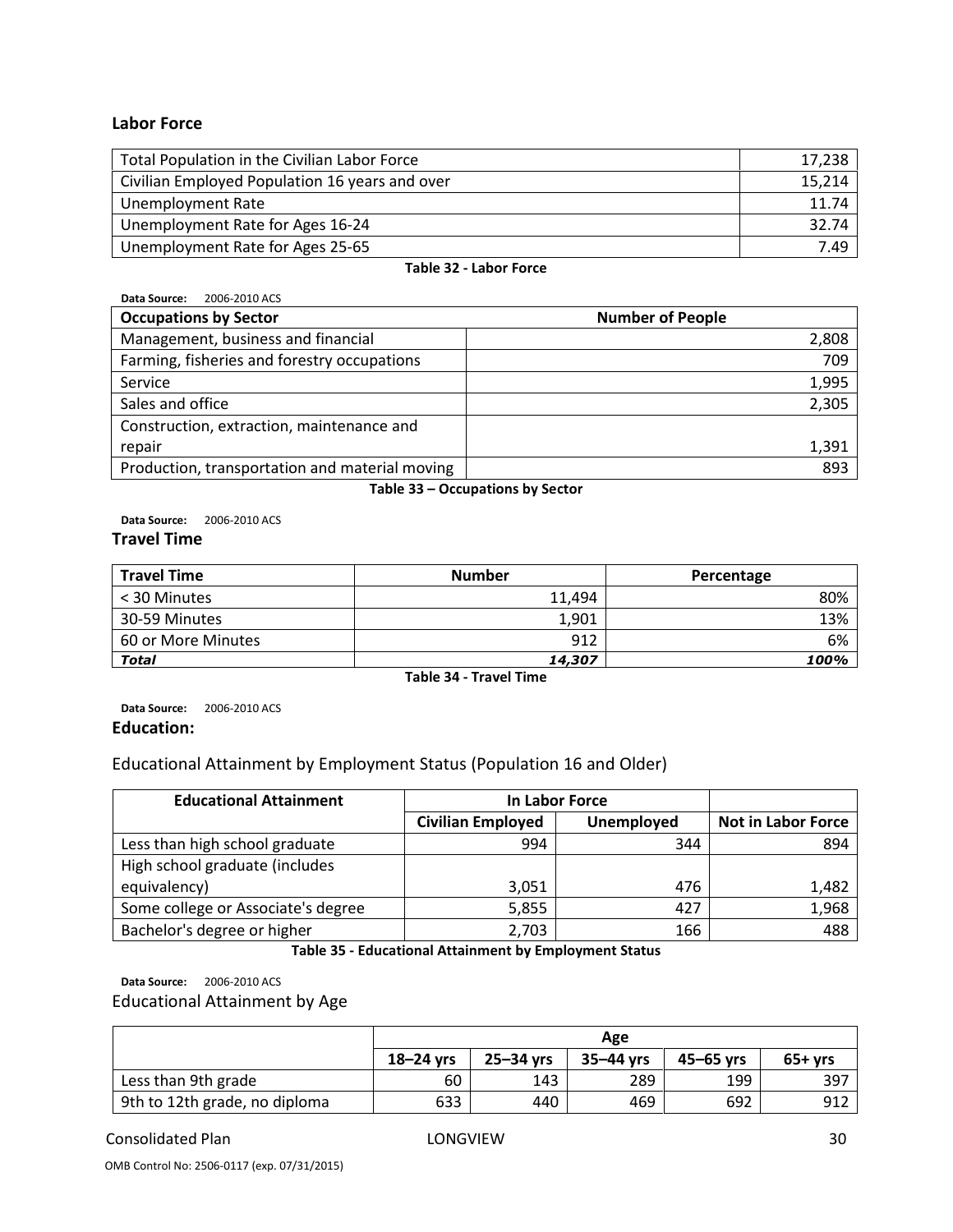|                                 | Age           |           |           |               |          |
|---------------------------------|---------------|-----------|-----------|---------------|----------|
|                                 | $18 - 24$ yrs | 25-34 yrs | 35-44 yrs | $45 - 65$ yrs | $65+yrs$ |
| High school graduate, GED, or   |               |           |           |               |          |
| alternative                     | 1,005         | 1,096     | 1,101     | 2,812         | 2,137    |
| Some college, no degree         | 1,124         | 1,683     | 1,214     | 3,142         | 1,460    |
| Associate's degree              | 151           | 353       | 514       | 1,344         | 313      |
| Bachelor's degree               | 60            | 576       | 553       | 1,172         | 490      |
| Graduate or professional degree | 0             | 133       | 150       | 783           | 293      |

Table 36 - Educational Attainment by Age

Data Source: 2006-2010 ACS

#### Educational Attainment – Median Earnings in the Past 12 Months

| <b>Educational Attainment</b>               | <b>Median Earnings in the Past 12 Months</b> |
|---------------------------------------------|----------------------------------------------|
| Less than high school graduate              | 14,842                                       |
| High school graduate (includes equivalency) | 30,516                                       |
| Some college or Associate's degree          | 30,774                                       |
| Bachelor's degree                           | 42,382                                       |
| Graduate or professional degree             | 61,569                                       |

Table 37 – Median Earnings in the Past 12 Months

Data Source: 2006-2010 ACS

## Based on the Business Activity table above, what are the major employment sectors within your jurisdiction?

The main sectors of business include natural resource production, health services, government and education. The top ten employers for Cowlitz County are within the Kelso-Longview MSA and account for over 8,000 local jobs. The Cowlitz-Wahkiakum Council of Governments (CWCOG) provides an annual report of the Top Employers of the region. Currently, Peace Health St. John Medical Center, Weyerhaeuser and Longview Fibre (now Kapstone) lead the list of employers that also includes several local governmental jurisdictions. Investments in workforce training typically are focused on these top industries within natural resource production and health care.

## Describe the workforce and infrastructure needs of the business community:

Local businesses often complain that the current workforce lacks "job readiness," good work habits and soft skills. Behavioral health issues are a common complaint among employers, with prevalence of drug use topping the list. When businesses need to fill a high-skill or management position they often turn out-of-area to fill those. Local schools are working to expand STEM education to increase the local workforce skills in the areas of science, technology, engineering and math.

Infrastructure needs expressed by business include an improved local street system, improvements to freight mobility that would link interstate, rail and deep-water port access with an improved SR 432 corridor, which is a T-1/R-1/W-1 freight corridor of national significance.

Describe any major changes that may have an economic impact, such as planned local or regional public or private sector investments or initiatives that have affected or may affect job and business growth opportunities during the planning period. Describe any needs for workforce development, business support or infrastructure these changes may create.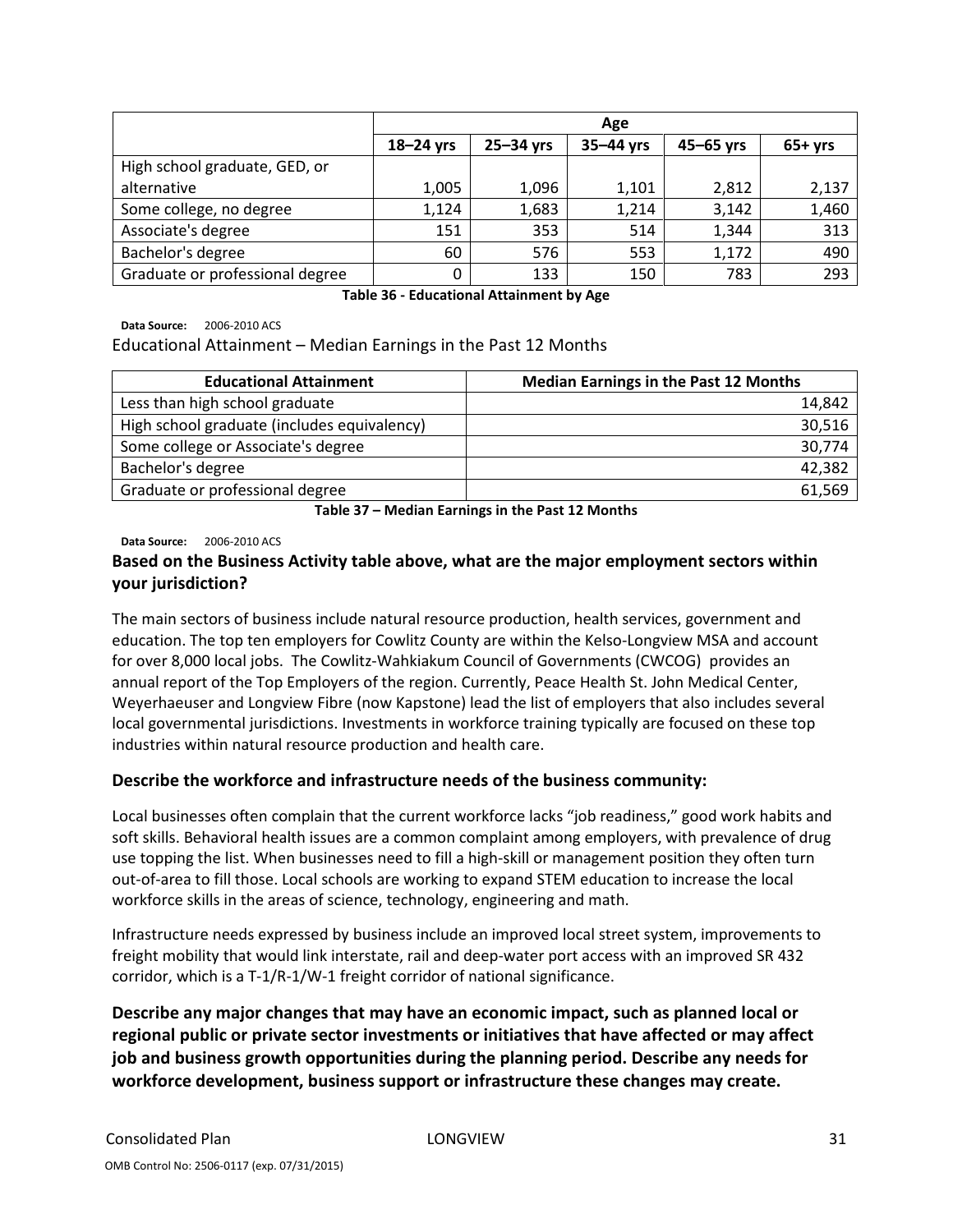Lower Columbia College is targeting training programs in consultation with employers in order to provide training in high demand fields that will provide immediate employment or advancement of current employees. LCC has expanded their degree programs to include four Bachelor Programs as well as a Nursing program. LCC along with the Southwest Washington Workforce Development Council (SWEDC) will require substantial investments in workforce training to move from a blue-collar workforce to a more technologically advanced workforce within the manufacturing sector, which is the region's primary industrial cluster. SWWDC has completed the 2014-2017 Action Plan which outlined the need to improve STEM (science, technology, engineering and math) education and training, develop additional internships and apprenticeship programs within the trades and increase the number of employers providing skill development experiences to educators, youth and job candidates to meet the skills gap concern.

Infrastructure planning and investment is key to the area's economic opportunities that include expanding highway and rail access along the SR 432 corridor and improving access to industrial areas in each of the cities. There will be need for substantial investments in transportation in both Kelso and Longview, including the SR 432 project, Southwest Washington Airport, and local road improvements to connect people and employment.

## How do the skills and education of the current workforce correspond to employment opportunities in the jurisdiction?

High school and two-year certificate programs are suitable for many of the service and retail sectors and other lower-skilled jobs available in our jurisdiction. Educational attainment of our general population isn't adequate to meet the need for a workforce prepared for economic diversification and lack of institutional knowledge that will be lost during the coming retirement of an entire generation of baby boomers.

Soft skills and good work habits are also deficiencies that provide challenges for employers. Training and improvement in these areas is essential to lowering our unemployment rate.

## Describe any current workforce training initiatives, including those supported by Workforce Investment Boards, community colleges and other organizations. Describe how these efforts will support the jurisdiction's Consolidated Plan.

The Southwest Washington Workforce Development Council (SWWDC) provides training, education and services working with employees and employers in Clark, Cowlitz and Wahkiakum counties. The SWWDC provides training in administrative support, business/finance, various computer/IT support, education, engineering, healthcare, maintenance, manufacturing, transportation and welding. In addition to working with local businesses, the SWWDC partners with school districts and youth service providers to provide work-related certificates, apprenticeship programs, and internships.

Lower Columbia College, a community college located in Longview, provides direct employer training and certification programs required for new businesses or operation expansions. In addition, LCC provides multiple certifications and retraining opportunities for skill building and GED testing. LCC has partners with five universities for a new "University Center" that will provide Bachelor's Degrees. Cowlitz County has the highest Associate's Degree attainment in the state yet half the state's rate in Bachelor's Degrees which has become a focal point of LCC's efforts including Nursing, Business Administration and STEM related fields.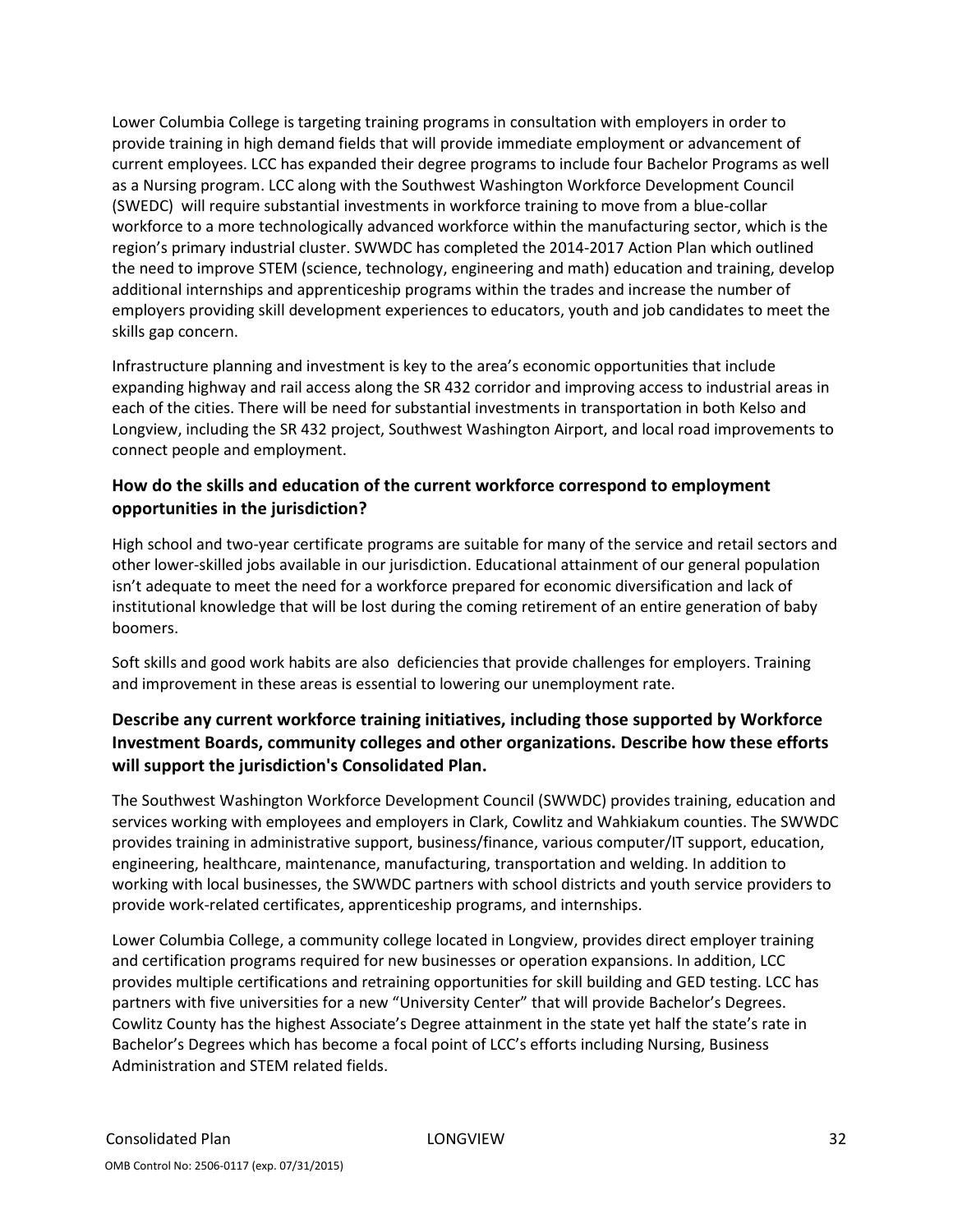## Does your jurisdiction participate in a Comprehensive Economic Development Strategy (CEDS)?

## If so, what economic development initiatives are you undertaking that may be coordinated with the Consolidated Plan? If not, describe other local/regional plans or initiatives that impact economic growth.

Yes, the cities of Kelso and Longview both participate as active members of the Southwest Washington Economic Development Commission, the regional EDA designated district. The SWEDC Annual CEDS update for 2013-2014 is available on their website: www.cwcog.org/swedc.

The cities of Kelso and Longview along with the workforce investment board (SWWDC) and LCC all serve on the Southwest Washington Economic Development Commission board that develops the regional CEDS plan. The 2009-2013 CEDS (the most current CEDS) highlights the promotion of community development efforts including housing, youth and elder services and the need for public-private investment. The CEDS may be accessed at www.cwcog.org/SWEDC .

Yes, the cities of Kelso and Longview both participate as active members of the Southwest Washington Economic Development Commission, the regional EDA designated district. The SWEDC Annual CEDS update for 2013-2014 is available on their website: www.cwcog.org/swedc.

**Discussion**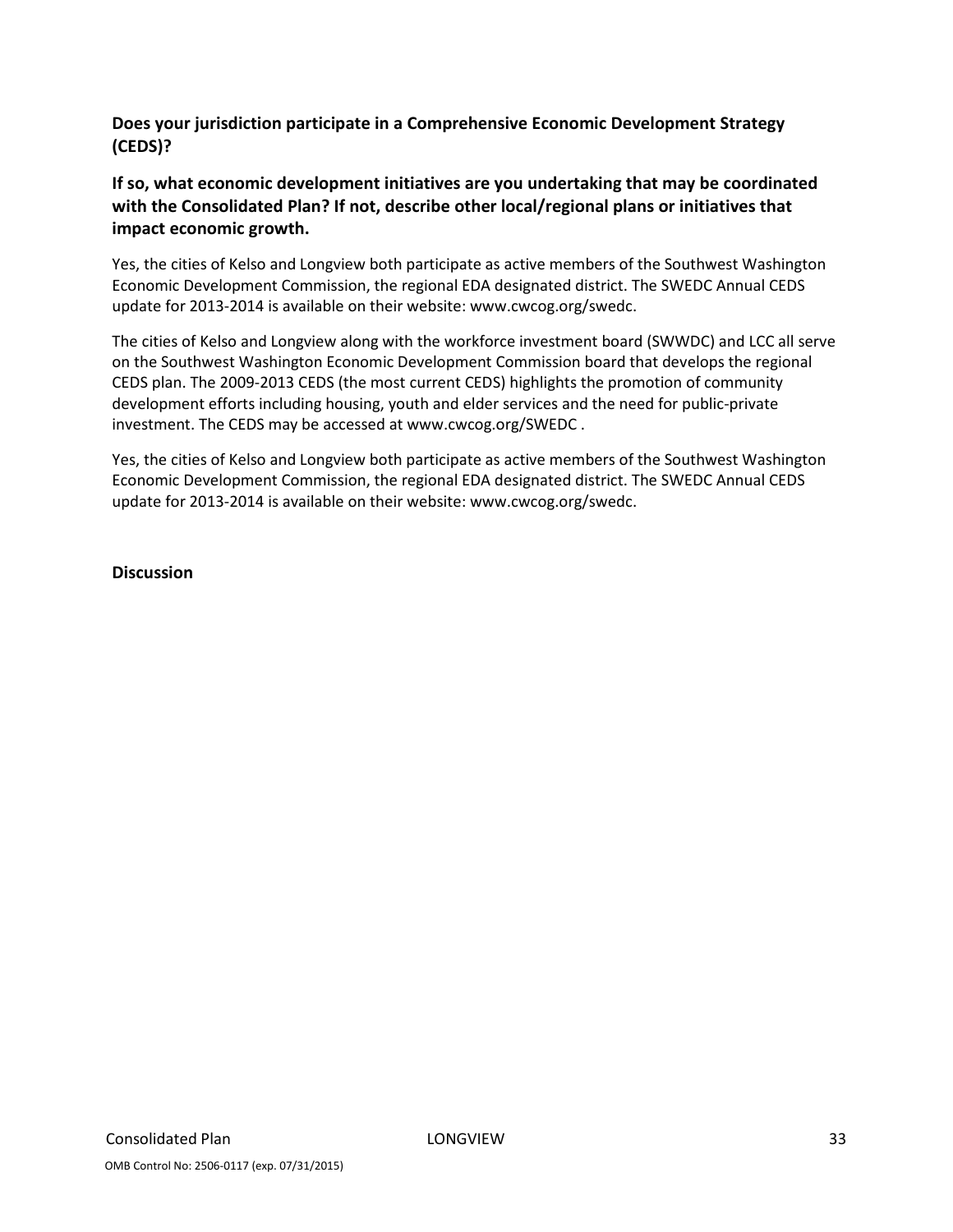# MA-50 Needs and Market Analysis Discussion

## Are there areas where households with multiple housing problems are concentrated? (include a definition of "concentration")

The CHAS data does not indicate at the neighborhood area or sub-city level where housing problems are concentrated. It is possible to surmise where multiple housing problems are concentrated based on demographics such as income and poverty, minority and ethnic backgrounds, age and condition of housing, overcrowding and elderly population concentrations. These would include the following areas:

- Broadway Addition
- Highlands Neighborhood
- Olympic West
- South Kelso
- North Kelso
- West Kelso

Other non-residential areas where households with multiple housing problems may be concentrated include:

- Downtown Longview
- Industrial Way/California Way Area

## Are there any areas in the jurisdiction where racial or ethnic minorities or low-income families are concentrated? (include a definition of "concentration")

There are three areas, all within the city of Longview, that have a concentration of minority populations. These are defined as census tracts with a higher percentage of minority population than is found in either Washington state or the U.S., on average. These areas include the Tennant Way area, the Highlands neighborhood, and the Olympic neighborhood. Hispanic populations are concentrated in the Highlands in Longview and in South Kelso neighborhood.

Concentrations of low income families are found throughout Longview and Kelso. These are defined as areas where the poverty rate is higher than the state or federal poverty rate. These areas include:

- Downtown Longview
- Broadway Addition
- Industrial/California Way area
- Highlands Neighborhood
- Olympic West
- West Kelso
- South Kelso
- North Kelso

#### What are the characteristics of the market in these areas/neighborhoods?

Longview's downtown housing market is characterized by low-rent units in the upper stories of retail buildings, and modest single family detached dwellings in neighborhoods surrounding the downtown, including the Broadway Addition. Broadway also has a very high proportion of multifamily housing units. The Industrial/California Way area is predominantly older mobile home parks on very small lots with few

Consolidated Plan LONGVIEW 34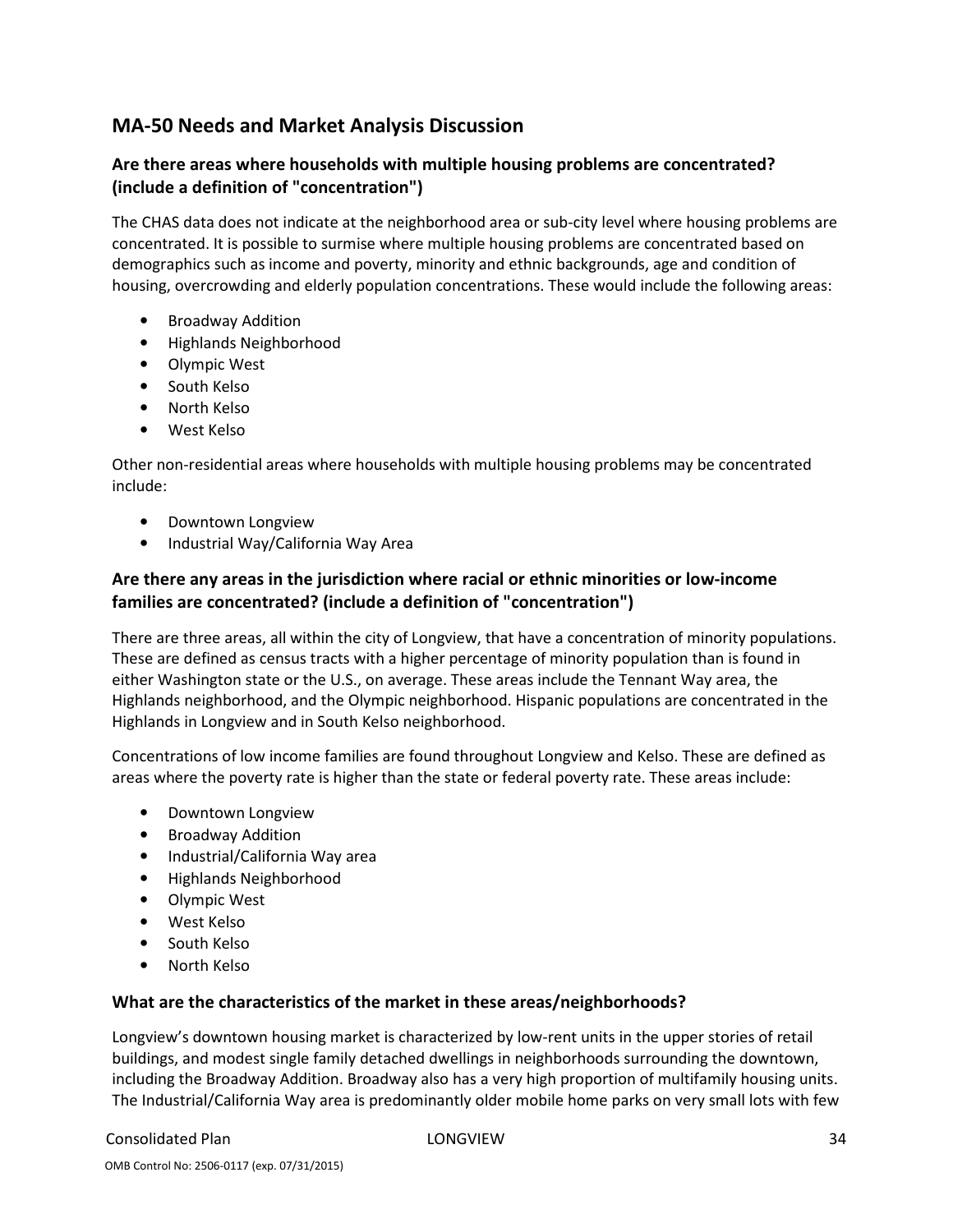amenities. The Highlands neighborhood is predominantly single family detached housing, but most are rental units in varying states of disrepair. The Olympic neighborhood has a greater share of multifamily housing than the Highlands, mixed in with single family homes.

West Kelso has a small residential neighborhood of modest homes, some with historic or architectural features of interest. This neighborhood is sandwiched in between the West Kelso business district and the civic center corridor that includes the county courthouse, jail, and fairgrounds. North Kelso is primarily single family detached homes with some older multifamily developments along the periphery. Some recent home construction has occurred through non-profit housing developers. South Kelso has a mix of multifamily and single family dwellings that serve the neighborhood well. Much of the housing stock needs some level of repair. Redevelopment opportunities are most apparent in the South Kelso area. North Kelso recently experienced some redevelopment through the Neighborhood Stabilization Program and converted some abandoned commercial uses for innovative residential uses.

Housing markets in these areas are soft, relative to the larger region. This is primarily due to the age of the housing stock and the demographics of these areas, where minority and low income populations are concentrated.

## Are there any community assets in these areas/neighborhoods?

There are a variety of community assets within and close to these areas, often in the form of community schools, city parks, and agency facilities, such as the LINK gymnasium, the YMCA, and other community service organizations. Some of the key assets are listed below. This is not intended to be an exhaustive list.

- Downtown Longview Stage Works Theatre, Columbia Theatre, Lower Columbia CAP, Cowlitz Tribal Treatment Center, Child & Adolescent Clinic, Family Health Center, River Cities transit station, Longview Housing Authority, YMCA, Lake Sacajawea Park, St. John Medical Center, The Salvation Army, Goodwill/Work Opportunities Center, Lower Columbia College, Rose Center for the Performing Arts, Civic Circle, Monticello Hotel
- Broadway Addition Youth & Family LINK Gymnasium and after-school programs, Victoria Freeman Park, Progress Center, 7th Avenue Park, Broadway School, Community House on Broadway, LifeWorks, The Salvation Army, McClelland Art Center, Drug Abuse Prevention Center (DAPC)
- Industrial/California Way area Gerhart Gardens Park, Dog Park, Youth and Family LINK, Victoria Freeman Park
- Highlands Neighborhood Archie Anderson Park, Kessler Elementary, St. Helens Elementary, Cloney Park, St. Rose Academy/Community Center, Highlands Trail, Monticello Middle School
- Olympic West– Cloney Park, Kellogg Park, Olympic Elementary, R.A. Long High School, Monticello Middle School
- West Kelso Cowlitz Fairgrounds, West Kelso business district, Catlin School, Catlin Rotary Spray Park, Kelso Senior Center
- South Kelso Kelso City Hall, WorkSource, Wallace Elementary, Coweeman Middle School, Three Rivers Mall, Kelso Library, Lads & Lassies Park, Kelso Commons, Tam O'Shanter Park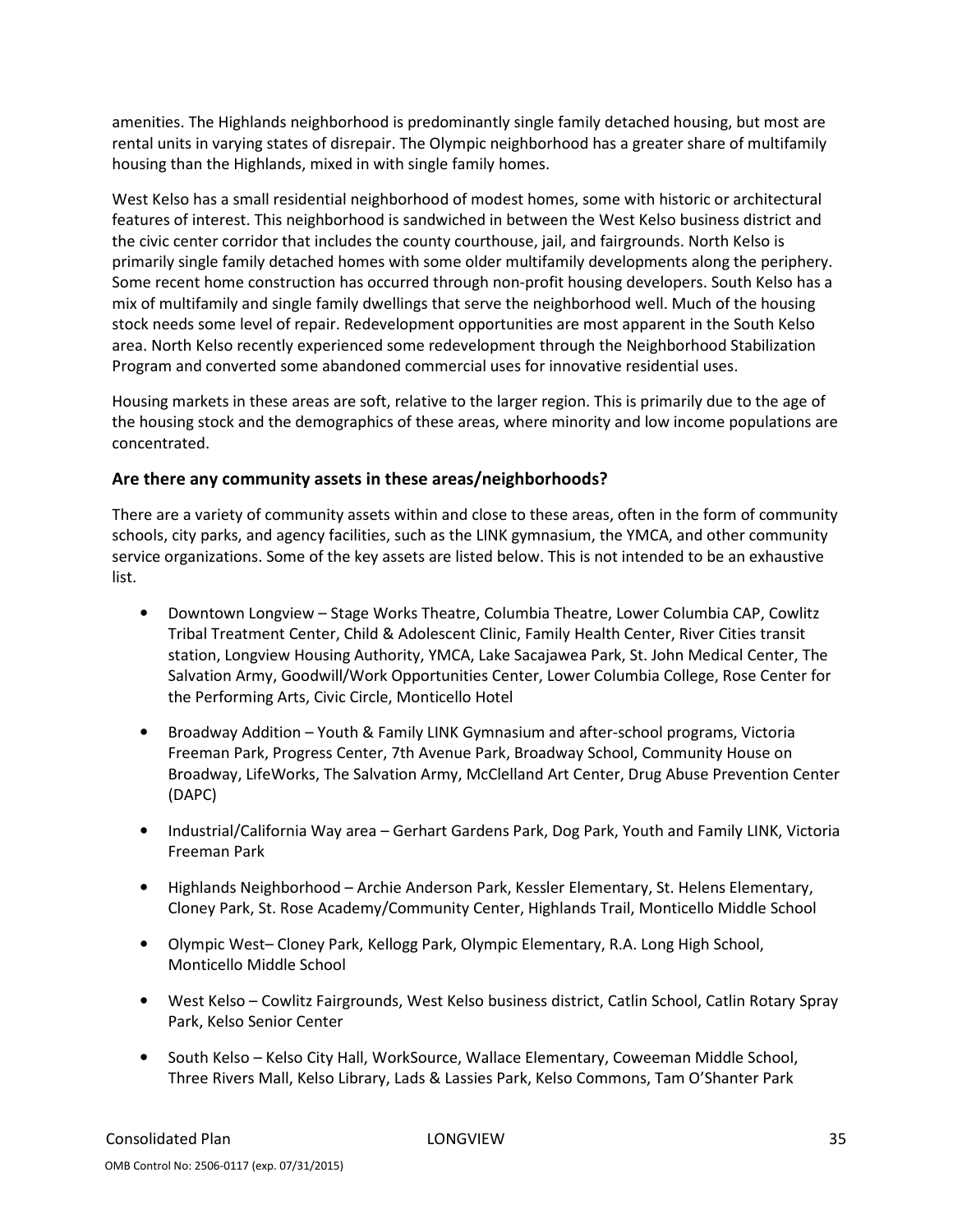• North Kelso – Rhododendron Garden, Huntington Middle School

## Are there other strategic opportunities in any of these areas?

This section attempts to identify strategic opportunities. It is a policy decision by Longview and Kelso city councils as to which opportunities—and how many opportunities—they will attempt to address over the next five years.

Development of housing within Downtown Longview is commonly viewed as an opportunity to enhance downtown vitality. A project to accomplish this was proposed in 2013 but has been put on hold due to financial constraints. Conversion of upper story commercial units to apartments also offers potential, while serving to renovate some older structures.

The Highlands neighborhood has been a targeted area since 2009, with many accomplishments having been made. Building upon those successes would be a good foundation for a more strategic approach to neighborhood revitalization. Targeted housing rehabilitation would be particularly beneficial in making a visible difference that may motivate other property owners to follow suit. Much of the housing is rental stock, but needs visible improvement. Families live in crowded units that have deferred maintenance issues. Older homeowners are unable to care for their units and may be financially unable to afford improvements.

Broadway Addition is coming to a "tipping point" in terms of its community vitality. It would be strategic to target community development efforts at an early stage before letting conditions deteriorate to the point where deep investments in revitalization are needed. Many of the elderly households with housing needs may be concentrated in this area.

Olympic West is a large area, but like Broadway, has not yet suffered severe deterioration. Multifamily housing improvements may be a strategic opportunity to make a difference to the greatest number of residents.

West Kelso is undergoing a large street improvement project that will have implications for future commercial and residential vitality. Many of the homes have interesting architectural features. A neighborhood improvement plan that integrates business district revitalization with residential revitalization may make this the place of choice in coming years.

North Kelso is a large neighborhood with a fair amount of homeowners. While it is a low-and-moderate income neighborhood, there have been several programs targeted to this neighborhood in the past that have helped it avoid deterioration. Self-help housing developments, Habitat Homes, and targeted use of the Neighborhood Stabilization Program have made a difference. One strategy might be to build upon these efforts to further strengthen the neighborhood. Given limited resources, other neighborhoods may have needs that are seen as more dire, in the short term.

South Kelso has a diverse population and a concentration of young families. A neighborhood study was recently completed by Portland State University planning students, which led to the formation of a community association that is in its fledgling stages. An EPA Smart Growth Implementation Assistance award was made in 2013 to integrate smart growth and economic development within South Kelso. Given these efforts and the number of young families potentially affected, there is a strategic opportunity to invest in neighborhood revitalization early in the process while citizens are mobilized for change.